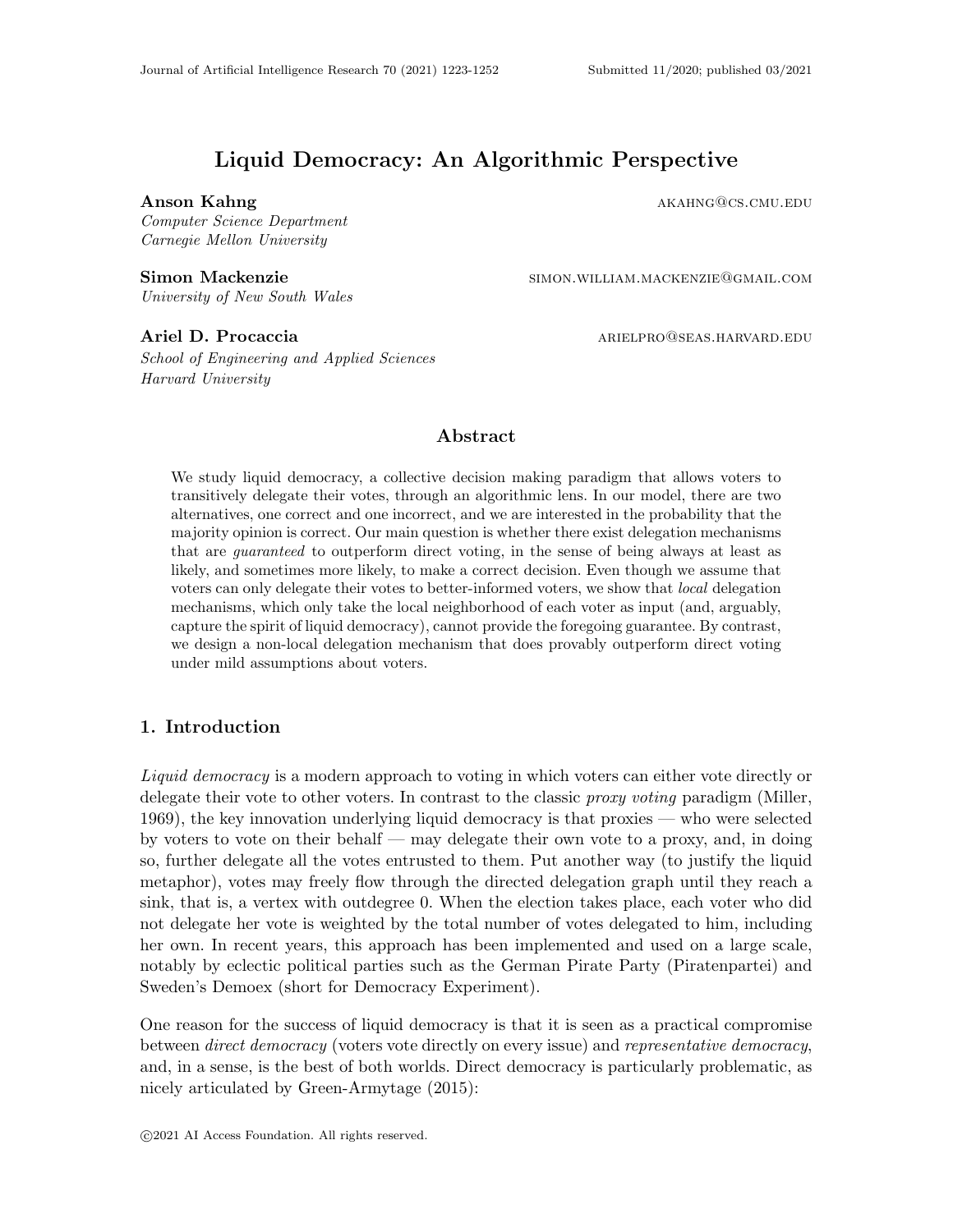"Even if it were possible for every citizen to learn everything they could possibly know about every political issue, people who did this would be able to do little else, and massive amounts of time would be wasted in duplicated effort. Or, if every citizen voted but most people did not take the time to learn about the issues, the results would be highly random and/or highly sensitive to overly simplistic public relations campaigns."

By contrast, under liquid democracy, voters who did not invest an effort to learn about the issue at hand (presumably, most voters) would ideally delegate their votes to well-informed voters. This should intuitively lead to collective decisions that are less random, and more likely to be correct, than those that would be made under direct democracy.

Our goal is to rigorously investigate the intuition that liquid democracy "outperforms" direct democracy from an algorithmic viewpoint. Indeed, we are interested in *delegation* mechanisms, which decide how votes should be delegated based on how relatively informed voters are, and possibly even based on the structure of an underlying social network. Our main research question is:

Are there delegation mechanisms that are guaranteed to yield more accurate decisions than direct voting?

## 1.1 Overview of the Model and Results

We focus on a (common) setting where a decision is to be made on a binary issue, i.e., one of two alternatives must be selected (see Section 6 for a discussion of the case of more than two alternatives). To model the idea of accuracy, we assume that one alternative is correct, and the other is incorrect. Each voter  $i$  has a competence level  $p_i$ , which is the probability he would vote correctly if he cast a ballot himself.

To motivate this modeling assumption, consider the case of a country deciding between two potential economic policies with the goal of making the country as a whole prosperous. If we pick a measure by which to evaluate these policies (e.g., GDP in ten years), one policy will be objectively better than the other.

Voters may delegate their votes to neighbors in a social network, represented as a directed graph. At the heart of our model is the assumption that voters may only delegate their votes to strictly more competent neighbors (and, therefore, there can be no delegation cycles). Specifically, we say that voter *i approves* voter *j* if  $p_i > p_i + \alpha$ , for a parameter  $\alpha \geq 0$ ; voters may only delegate to approved neighbors. In defense of this strong assumption, we note that the first of our two theorems — arguably the more interesting of the two — is an *impossibility* result, so assuming that delegation necessarily boosts accuracy only *strengthens* it.

As mentioned above, we are interested in studying *delegation mechanisms*, which decide how votes are delegated (possibly randomly), based on the underlying graph and the approval relation between voters. We pay special attention to *local* delegation mechanisms, which make delegation decisions based only on the neighborhood of each voter. Local mechanisms capture the spirit of liquid democracy in that voters make independent delegation deci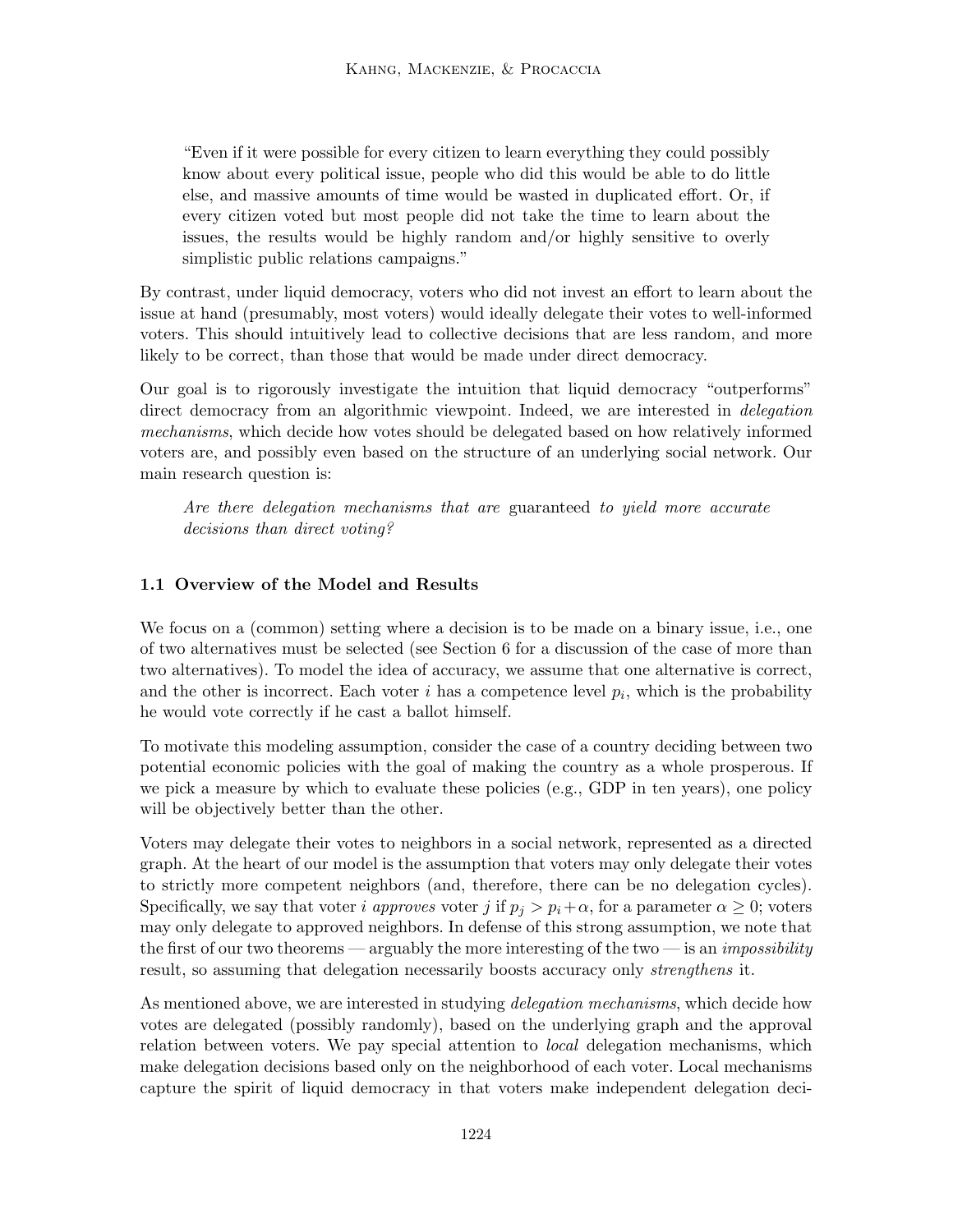sions based solely on their own viewpoint, without guidance from a central authority. By contrast, non-local mechanisms intuitively require a centralized algorithm that coordinates delegations.

Recall that our goal is to design delegation mechanisms that are *guaranteed* to be more accurate than direct voting. To this end, we define the gain of a mechanism with respect to a given instance as the difference between the probability that it makes a correct decision (when votes are delegated and weighted majority voting is applied) and the probability that direct voting makes a correct decision on the same instance. The desired guarantee can be formalized via two properties of mechanisms: *positive gain*  $(PG)$ , which means that there are some sufficiently large instances in which the mechanism has positive gain that is bounded away from 0; and do no harm  $(DNH)$ , which requires that the loss (negative gain) of the mechanism goes to 0 as the number of voters grows. These properties are both weak; in particular, PG is a truly minimal requirement which, in a sense, mainly rules out direct voting itself as a delegation mechanism.

In Section 4, we study local delegation mechanisms and establish an impossibility result: such mechanisms cannot satisfy both PG and DNH. In a nutshell, the idea is that for any local delegation mechanism that satisfies PG we can construct an instance where few voters amass a large number of delegated votes, that is, delegation introduces significant correlation between the votes. The instance is such that, when the high-weight voters are incorrect, the weighted majority vote is incorrect; yet direct voting is very likely to lead to a correct decision.

In Section 5, we show that non-local mechanisms can circumvent the foregoing impossibility. Specifically, we design a delegation mechanism, GreedyCap, that satisfies the PG and DNH properties under mild assumptions about voter competencies. It does so by imposing a cap on the number of votes that can be delegated to any particular voter, thereby avoiding excessive correlation.

In conclusion, our work highlights the significance, and potential dangers, of delegating many votes to few voters. Importantly, there is evidence that this can happen in practice. For example, Der Spiegel reported<sup>1</sup> that one member of the German Pirate Party, a linguistics professor at the University of Bamberg, amassed so much weight that his "vote was like a decree." Although recent work by Kling et al. (2015) highlights the fact that, in practice, high-weight voters vote reasonably and do not abuse their power, our results corroborate the intuition that this situation should ideally be avoided.

## 2. Related Work

We first present related work that appeared before the publication of the conference version of this paper (Kahng, Mackenzie, & Procaccia, 2018), then discuss papers that appeared subsequently.

<sup>1.</sup> http://www.spiegel.de/international/germany/liquid-democracy-web-platform-makes-professor-mostpowerful-pirate-a-818683.html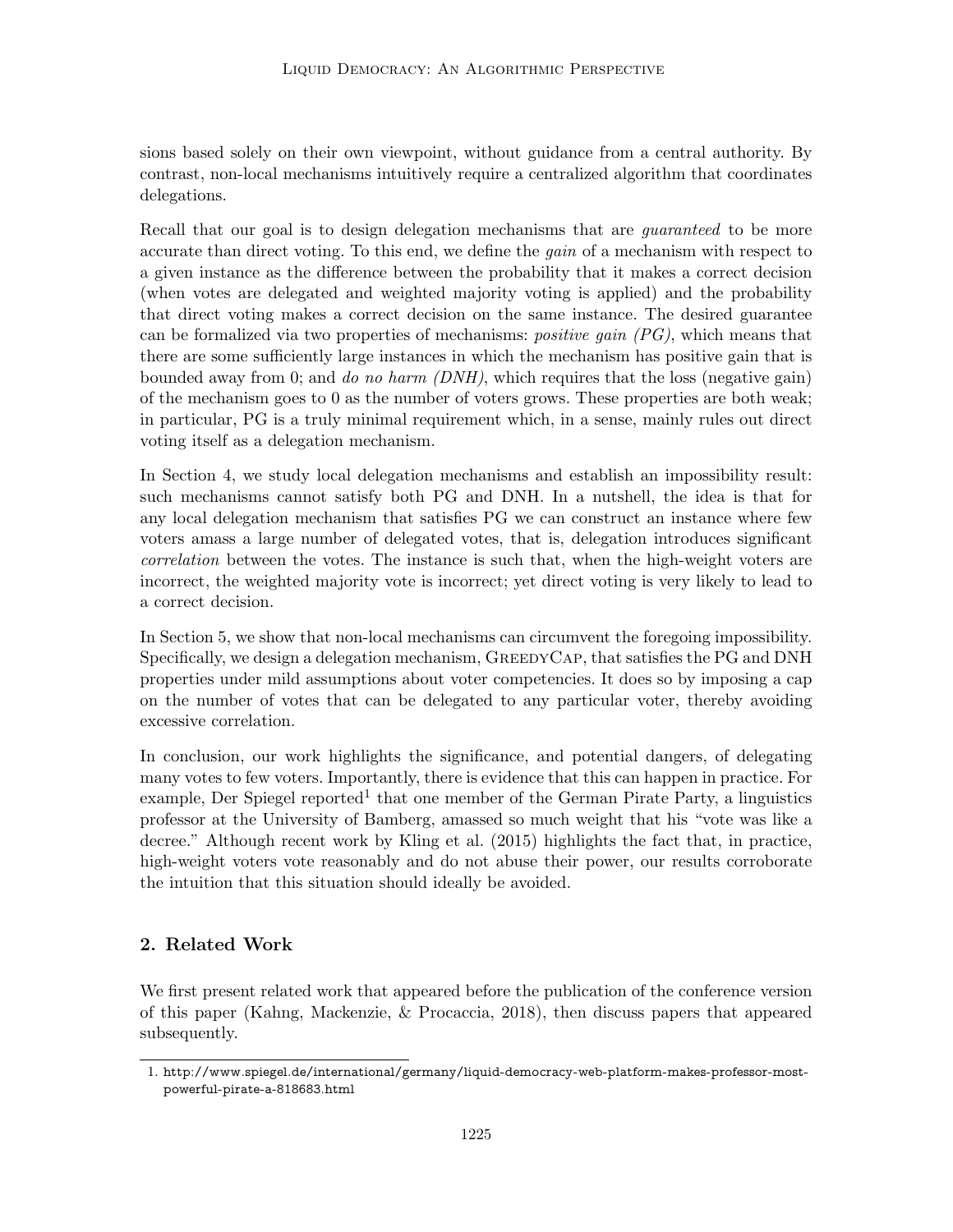## 2.1 Previous Related Work

There is a significant body of work on delegative democracy and proxy voting (Miller, 1969; Tullock, 1992; Alger, 2006). In particular, Cohensius et al. (2017) study a model where voters' positions on an issue are points in a metric space. In their version of direct democracy, a small subset of active voters report their positions, and an aggregation method (such as the median or mean when the metric space is the real line) outputs a single position. Under proxy voting, each inactive voter delegates her vote to the closest active voter. Cohensius et al. identify conditions under which proxy voting gives a more accurate outcome than direct voting, where the measure is proximity of the outcome to the aggregation method applied to all voters' positions.

To the best of our knowledge, there are only two papers prior to the initial publication of our work that provide theoretical analyses of liquid democracy. The first is a paper by Green-Armytage (2015). He considers a setting where, similarly to Cohensius et al. (2017), voters are identified with points on the real line, but in his model votes are noisy estimates of those positions. Green-Armytage defines the expressive loss of a voter as the squared distance between her vote and her position and proves that delegation (even transitive delegation) can only decrease the expressive loss in his model. He also defines systematic loss as the squared distance between the median vote and the median position, but discusses this type of loss only informally (interestingly, he does explicitly mention that correlation can lead to systematic loss in his model).

The second paper is by Christoff and Grossi (2017). They introduce a model of liquid democracy based on the theory of binary aggregation (i.e., their model has a mathematical logic flavor). Their results focus on two problems: the possibility of delegation cycles, and logical inconsistencies that can arise when opinions on interdependent propositions are expressed through proxies. Neither of these issues appears in our model (although the need to avoid cycles is certainly a concern in practice).

Further afield, there is a rich body of work in computational social choice (Brandt, Conitzer, Endriss, Lang, & Procaccia, 2016) on the aggregation of objective opinions. As in our work, the high-level goal is to pinpoint the correct outcome based on noisy votes. However, previous work in this area does not encompass any notion of vote delegation.

One seminal result in the aggregation of objective opinions — in particular, when deciding between two options, one of which is correct and the other of which is incorrect — is the Condorcet Jury Theorem (Grofman, Owen, & Feld, 1983), which states that if voters are independent and each have probability greater than  $1/2$  of choosing the correct outcome, then the probability of choosing correctly approaches one as the size of the electorate increases. Note that the Condorcet Jury Theorem is directly applicable to the setting of direct democracy, but not immediately to the (weighted) setting of liquid democracy.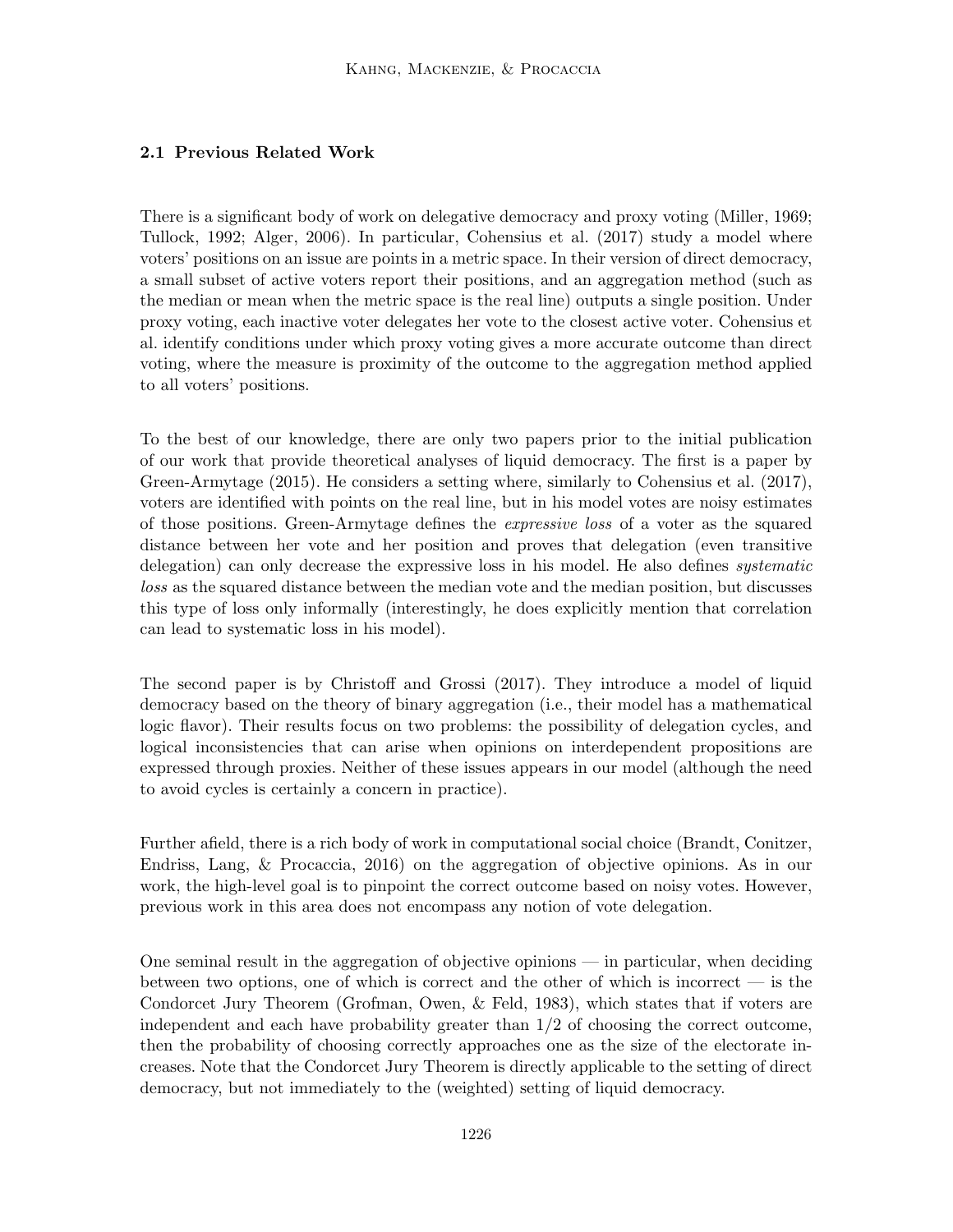## 2.2 Subsequent Related Work

Following the initial publication of our work in AAAI 2018, several papers have explored the theoretical foundations of liquid democracy.

Notably, a paper by Gölz et al. (2018) studies the question of reducing the maximum weight of any voter in liquid democracy systems by permitting voters to specify multiple delegation options and then allowing a mechanism to resolve these delegations. Under a probabilistic model of delegation behavior based on preferential attachment, they establish a doublyexponential asymptotic separation between the expected maximum weight of a voter in the single delegation and multiple delegation settings. Furthermore, they present empirical results that corroborate the large reduction in maximum weight for a realistic number of voters. In contrast to the present paper, their setting does not assume the existence of an objective ground truth, and they do not consider the probability of the electorate coming to the "right" decision; rather, they focus on decreasing the maximum weight of any voter in the system, which is a problem faced by liquid democracy systems in practice (Kling et al., 2015).

Another paper by Brill and Talmon (2018) considers liquid democracy in the setting of ordinal elections in which the electorate wishes to construct a complete ordering over alternatives, as opposed to deciding a binary issue as in this work. In this framework, each voter may specify a partial ordering over the alternatives and delegate to others in order to construct a complete ranking. However, decisions made by delegates may violate transitivity with respect to each voter's partial ordering, and even checking whether delegated votes satisfy transitivity is NP-hard. In order to circumvent issues of transitivity, they introduce a novel class of voting rules for liquid democracy based on distance rationalization, which take as input (perhaps intransitive) delegation graphs and output the "closest" consensus profile.

Bloembergen et al. (2019) consider a game-theoretic version of liquid democracy in which voters must determine whether or not it is rational to delegate their votes to others. They introduce a *delegation game* in which each voter has a hidden true "type" that she knows imperfectly, and the goal of each voter is to communicate her true type to the mechanism either directly (by voting) or indirectly (by delegating). While this setting distills the problem of finding delegates that represent one's own opinion, it focuses on proving the existence of Nash equilibria under certain assumptions and provides only weak performance bounds in the setting we consider.

Additionally, Abramowitz and Mattei (2018) propose a variant of representative democracy that incorporates ideas of liquid democracy by allowing voters to alter the voting weights of their representatives depending on the issue at hand. Although this circumvents some issues of liquid democracy — for instance, because delegations are no longer transitive, delegation cycles cannot occur — the proposed system is considerably more constrained than general liquid democracy.

Finally, Caragiannis and Micha (2019) extend the model proposed by the conference version of this work and prove further impossibility results. In particular, they show that liquid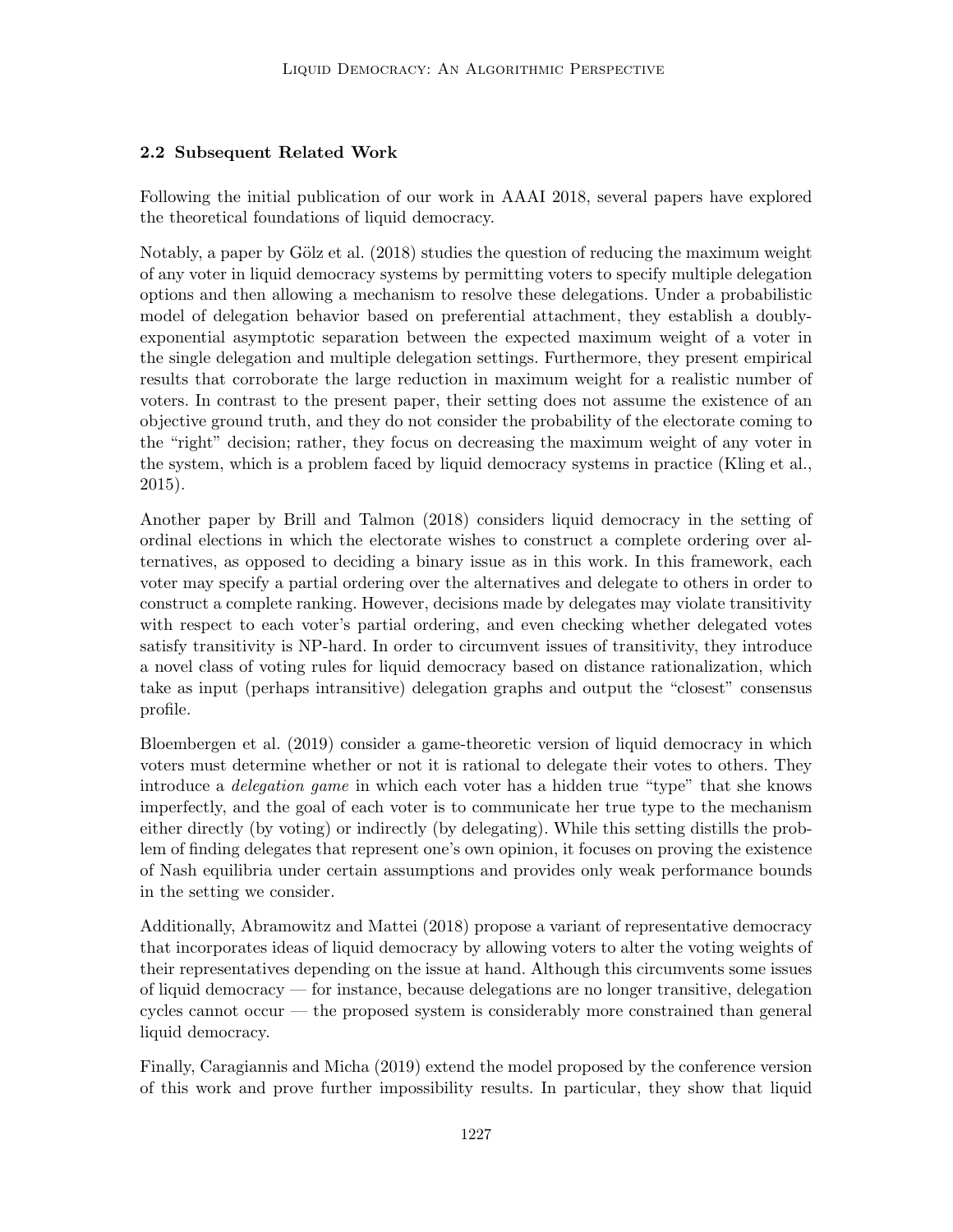democracy can be much worse than either direct democracy or a complete dictatorship, and they also demonstrate that the problem of optimally coordinating delegations in a centralized manner in order to maximize the probability of discovering the ground truth is NP-hard.

## 3. The Model

We represent an instance of our problem using a directed, labeled graph  $G = (V, E, \vec{p}).$  $V = \{1, \ldots, n\}$  is a set of *n voters*, also referred to as vertices (we use the two terms interchangeably). E represents a (directed) social network in which the existence of an edge  $(i, j)$  means that voter i knows (of) voter j. We denote the neighborhood of voter i,  $N_G(i)$ , to be the set of neighbors that i knows of. Formally,  $N_G(i) = \{j \in V : i \text{ knows of } j\}.$ 

We assume that the voters vote on a binary issue; there is a correct alternative and an incorrect alternative. Each voter  $i \in V$  is labeled by her *competence level*  $p_i$ . This is the probability that i has the correct opinion about the issue at hand, i.e., the probability that i will vote correctly.

Our setting is also parameterized by  $\alpha \in (0, 1)$ . Given this parameter and a labeled graph  $G = (V, E, \vec{p})$ , we define an approval relation between voters:  $i \in V$  approves  $j \in V$  if  $(i, j) \in E$  and  $p_j \geq p_i + \alpha$ . In words, i approves her neighbor j if the difference in their competence levels is at least than  $\alpha$ . Note that the approval relation is acyclic because  $\alpha > 0$ . Denote

 $A_G(i) = \{j \in V : i \text{ approaches } j\}.$ 

#### 3.1 Delegation Mechanisms

The liquid democracy paradigm is implemented through a *delegation mechanism M*, which takes as input a labeled graph  $G$ , and outputs, for each voter i, a delegation probability distribution over  $A_G(i) \cup \{i\}$  that represents the probability that i will delegate her vote to each of her approved neighbors, or to himself (which means she does not delegate her vote).

To determine whether a delegation mechanism M makes a correct decision on a labeled graph  $G = (V, E, \vec{p})$ , we use the following 4-step process (which is described in words to avoid introducing notation that will not be used again):

- 1. Apply M to G to output a delegation probability distribution for each voter  $i$ .
- 2. Sample the probability distribution for each vertex to obtain an acyclic delegation *graph*. Each sink i of the delegation graph (i.e., vertex with no outgoing edges) has weight equal to the number of vertices with directed paths to  $i$ , including  $i$  itself.
- 3. Each sink i votes for the correct alternative with probability  $p_i$ , and for the incorrect alternative with probability  $1 - p_i$ .
- 4. A decision is made based on the weighted majority vote.<sup>2</sup>

<sup>2.</sup> Ties can be broken arbitrarily.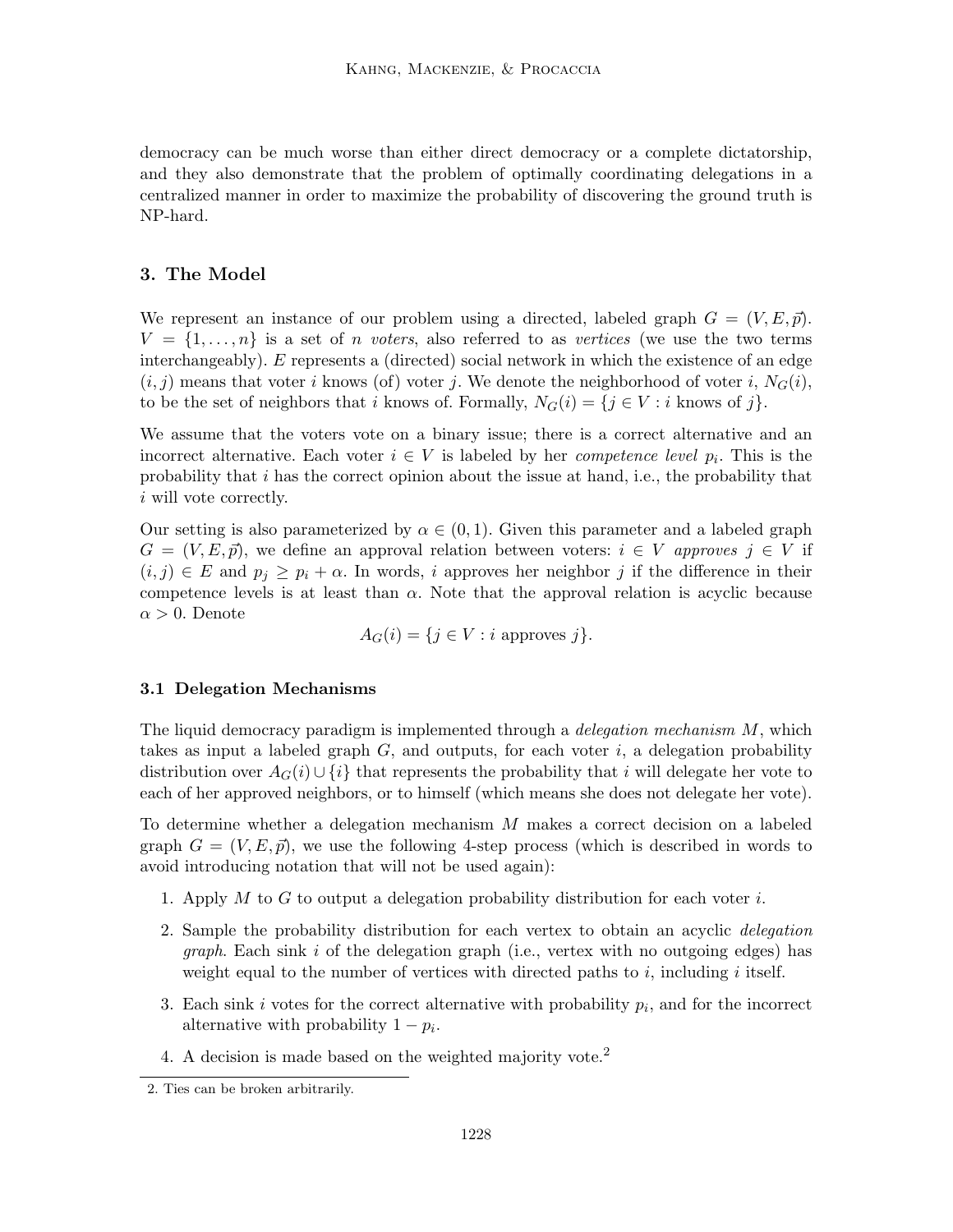We denote the probability that the mechanism  $M$  makes a correct decision on graph  $G$  via this 4-step process by  $P_n^M(G)$ .

#### 3.2 Local Mechanisms

We are particularly interested in a special class of delegation mechanisms that we call *local* mechanisms. Intuitively, local mechanisms capture the natural setting where each voter makes an independent delegation decision without central coordination or knowledge of global properties about the delegation graph. Formally, a local delegation mechanism is a delegation mechanism such that the probability distribution of each vertex i depends only on (a) the subset  $A_G(i)$  of neighbors that i approves, (b) an arbitrary ranking  $\pi_i$  over  $A_G(i)$ , and (c)  $N_G(i)$ , or i's neighborhood. Note that the ranking  $\pi_i$  does not have any inherent meaning; it is simply a way to distinguish specific neighbors. In particular, local mechanisms assume that each voter has knowledge of the identities of her approved and non-approved neighbors; a local delegation mechanism is applied to  $\pi_i$  and  $N_G(i)$  in order to output a delegation probability distribution for voter i.

For instance, say that in a setting with  $\alpha = 0.15$ , Alice ( $p_{Alice} = 0.6$ ) has four neighbors: Bob  $(p_{Bob} = 0.8)$ , Carla  $(p_{Carla} = 0.9)$ , Dean  $(p_{Dean} = 0.5)$ , and Evelyn  $(p_{Evelyn} = 0.7)$ . Alice approves of Bob and Carla, and let  $\pi_{Alice} = \text{Carla} \succ \text{Bob}$ . Then, the local delegation mechanism takes  $\pi_{Alice}$  and the set of Alice's neighbors, and returns a probability distribution over delegating to Bob, delegating to Carla, and voting directly.

Let us give some examples of local delegation mechanisms:

- Voters do not delegate their votes. This *direct voting* mechanism plays a special role in our model, and we denote it by D.
- Each voter delegates her vote to a random approved neighbor, if she has any.
- Each voter delegates her vote to a random approved neighbor, if she has approved neighbors but has even more non-approved neighbors.
- Each voter delegates her vote deterministically to a single approved neighbor (e.g., the first in her local ordering  $\pi_i$ ), if she has any. The ranking  $\pi_i$  is needed only in order to enable this type of mechanism.

By contrast, the following delegation mechanisms are not local:

- Each voter delegates her vote to her most competent approved neighbor. (Voters cannot distinguish between their approved neighbors, except through the information given by the "arbitrary" ranking  $\pi_i$ .)
- Let there exist a distinguished voter with global identifier  $V_1$ . If  $V_1$  appears in the approval set of any voter, that voter delegates to  $V_1$  with probability 1.
- Each voter delegates her vote only if all agents in her approval set have global identifiers that are even integers.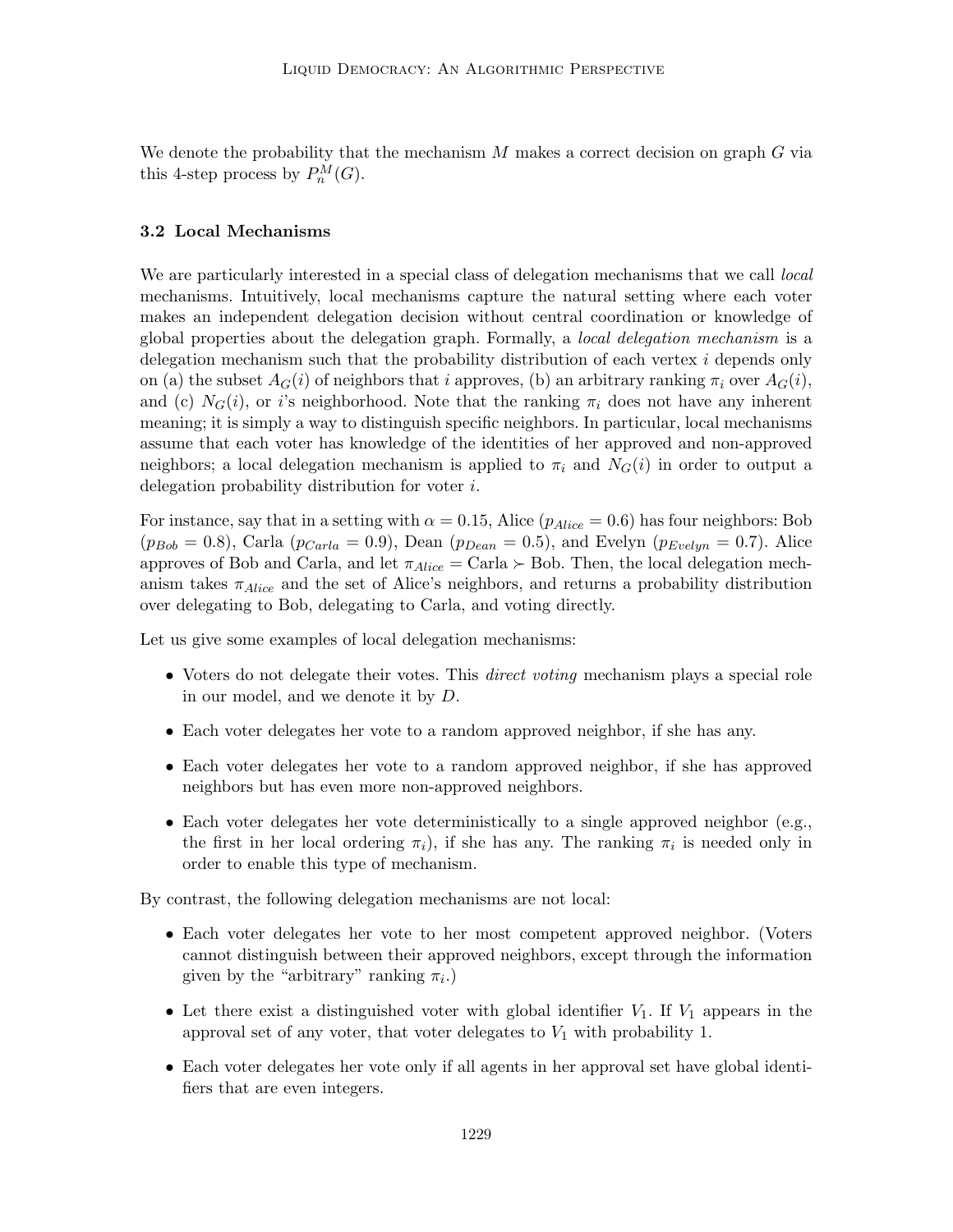• Each voter delegates her vote to an approved neighbor who does not, in turn, delegate her vote to anyone else.

#### 3.3 Desiderata

Recall that we are interested in comparing the likelihood of making correct decisions via delegative voting with that of direct voting. To this end, define the *gain* of delegation mechanism  $M$  on labeled graph  $G$  as

$$
gain(M,G) = P_n^M(G) - P_n^D(G).
$$

We would like to design delegation mechanisms that have positive gain (bounded away from zero) in some situations, and which never lose significantly to direct voting. Formally, we are interested in the following two desirable axioms:

- A mechanism M satisfies the *positive gain* (PG) property if there exist  $\gamma > 0, n_0 \in \mathbb{N}$ such that for all  $n \geq n_0$  there exists a graph  $G_n$  on n vertices such that  $\text{gain}(M, G_n) \geq$  $γ$ .
- A mechanism M satisfies the do no harm (DNH) property if for all  $\varepsilon > 0$ , there exists  $n_1 \in \mathbb{N}$  such that for all graphs  $G_n$  on  $n \geq n_1$  vertices,  $\text{gain}(M, G_n) \geq -\varepsilon$ .

The choice of quantifiers here is of great significance. PG asks for the *existence* of (large enough) instances where the gain is at least  $\gamma$ , for a constant  $\gamma$ . By contrast, DNH essentially requires that any loss would go to 0 as the size of the graph goes to infinity. That is, there may certainly be small instances where delegative voting loses out to direct voting, but that should not be the case in the large.

We note that PG and DNH are defined over worst-case instances. Another natural question to ask is about the expected gain of delegation mechanisms: For a random graph and choice of competence levels, is a given mechanism expected to outperform direct voting? However, we leave this to future work.

#### 4. Impossibility for Local Mechanisms

In our model, we make the strong assumption that voters can only delegate their vote to other voters who are more competent than they are, and, in particular, delegation chains can significantly boost the competence of any particular vote. Under this assumption, it seems natural to expect that delegative voting will always do at least as well as direct voting in every situation, and strictly better in some situations. This should intuitively be true under local mechanisms, say, when each voter delegates her vote to an arbitrary approved neighbor (if she has any). The following example helps build intuition for what can go wrong.

**Example 1.** Consider the labeled graph  $G_n = (V, E, \vec{p})$  over n vertices, where  $E = \{(i, 1) :$  $i \in V \setminus \{1\}$ , i.e., G is a star with 1 at the center. Moreover,  $p_1 = 4/5$ ,  $p_i = 2/3$  for all  $i \in V \setminus \{1\}$ , and  $\alpha = 1/10$ . Then, as n grows larger,  $P_n^D(G_n)$  goes to 1 by the Law of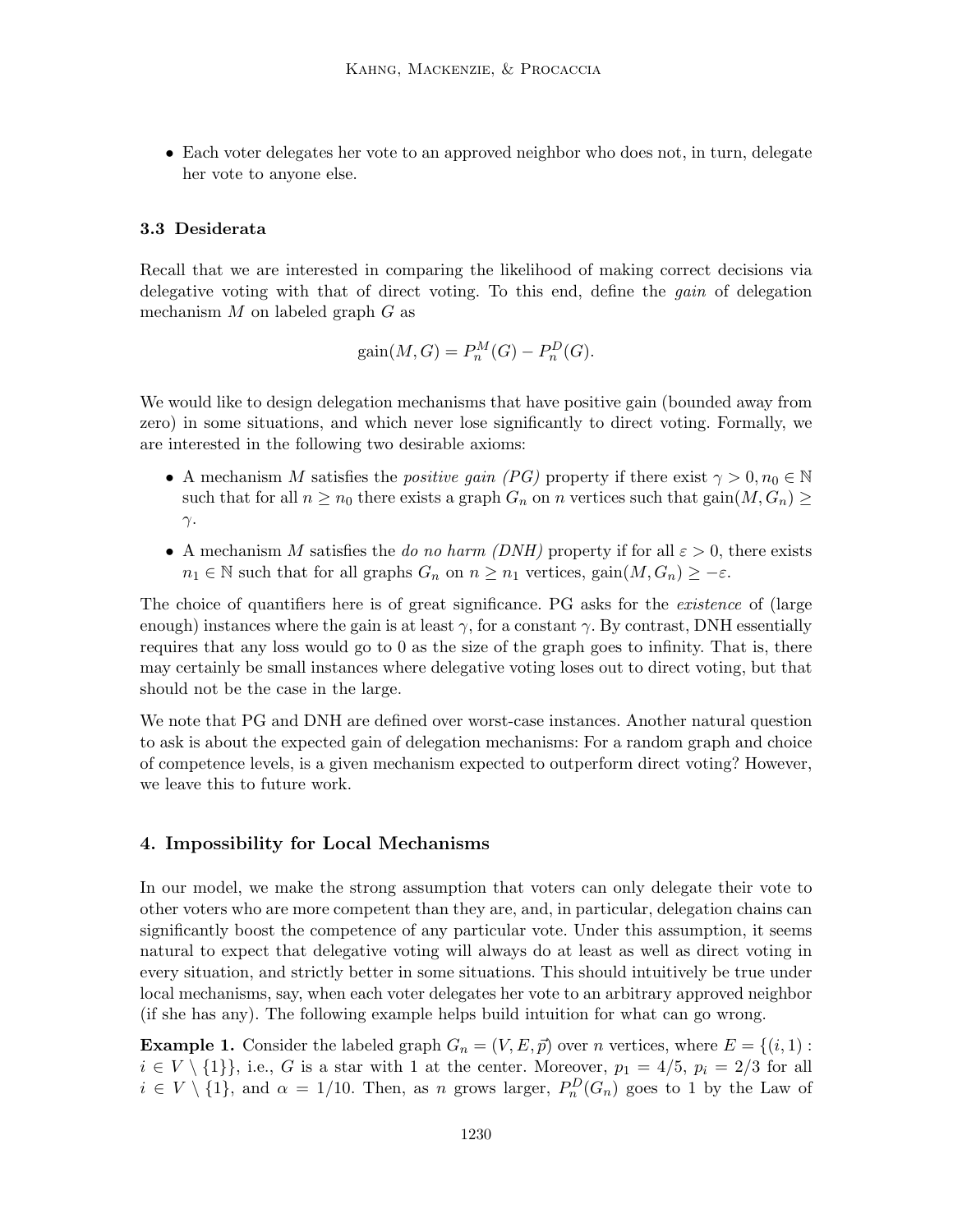Large Numbers, or, equivalently, by the Condorcet Jury Theorem (Grofman et al., 1983). By contrast, all leaves approve the center, and a naïve local delegation mechanism  $M$  would delegate all their votes. In that case, the decision depends only on the vote of the center, so  $P_n^M(G_n) = 4/5$  for all  $n \in \mathbb{N}$ , and  $\text{gain}(M, G_n)$  converges to  $-1/5$ . We conclude that M violates the DNH property.

One might hope that there are "smarter" local delegation mechanisms, that, say, recognize that when a voter only has one approved neighbor, her vote should not be delegated. However, our first result shows that this is not the case: local delegation mechanisms cannot even satisfy the two minimal requirements of PG and DNH.

**Theorem 1.** For any  $\alpha_0 \in (0,1)$  such that  $i \in V$  approves  $j \in V$  if  $(i, j) \in E$  and  $p_j > p_i + \alpha_0$ , there is no local mechanism that satisfies the PG and DNH properties.

The first step in the proof is to better understand the way in which local mechanisms are constrained. This is captured by the following lemma.

**Lemma 1.** Let M be a local mechanism. Then M satisfies the PG property only if there exist  $k, m, \rho > 0$  such that, if a voter approves k out of her m total neighbors, then the total probability of delegation to any of these approved neighbors is exactly  $\rho$ .

*Proof.* Suppose that PG holds. Let  $\gamma > 0$  and fix a labeled graph G such that gain $(M, G)$  $\gamma > 0$ . In order for this to be the case, there must exist some vertex i that delegates with positive probability  $\rho$ . Let k be the number of neighbors in G that i approves, and let m be her total number of neighbors in G; this yields the desired tuple  $(k, m, \rho)$ .<sup>3</sup>  $\Box$ 

The crux of the theorem's proof is the construction of a graph that, from the local viewpoint of many of the vertices, looks like the neighborhood prescribed by Lemma 1. Specifically, a k-center m-uniform star consists of vertices called leaves that are each connected to  $k$ central vertices (the centers) as well as  $m - k$  other leaves. Each leaf vertex has competence level  $p_\ell$ , and each center vertex has competence level  $p_c$ , such that  $p_c > p_\ell + \alpha$ . We set the value of k and m to be the values whose existence is guaranteed by Lemma 1, which means that the construction of a k-center m-uniform star satisfies the property that each leaf delegates to some center vertex with probability  $\rho$ . Throughout the proof, we will let  $n_c = k$  be the number of centers, and  $n_\ell$  will denote the number of leaves.

At a high level, we show that the loss of any local mechanism can approach  $(1-p_c)^k$ , which is constant given k. We do this by constructing a graph that consists of a k-center  $m$ -uniform star with an independent disconnected component consisting of  $n_d$  vertices of competence level  $p_d$ . We set the parameters so that the direct voting mechanism  $D$  decides correctly with high probability. By contrast, under the local delegation mechanism  $M$ , enough leaves delegate their votes to the centers so that if all centers were to vote incorrectly, which happens with probability  $(1-p_c)^k$ , then M would decide incorrectly. While the basic idea is simple enough, the formal construction is quite delicate, as many different parameters must be carefully balanced.

<sup>3.</sup> Note that the conclusion is invariant to the ranking  $\pi_i$ .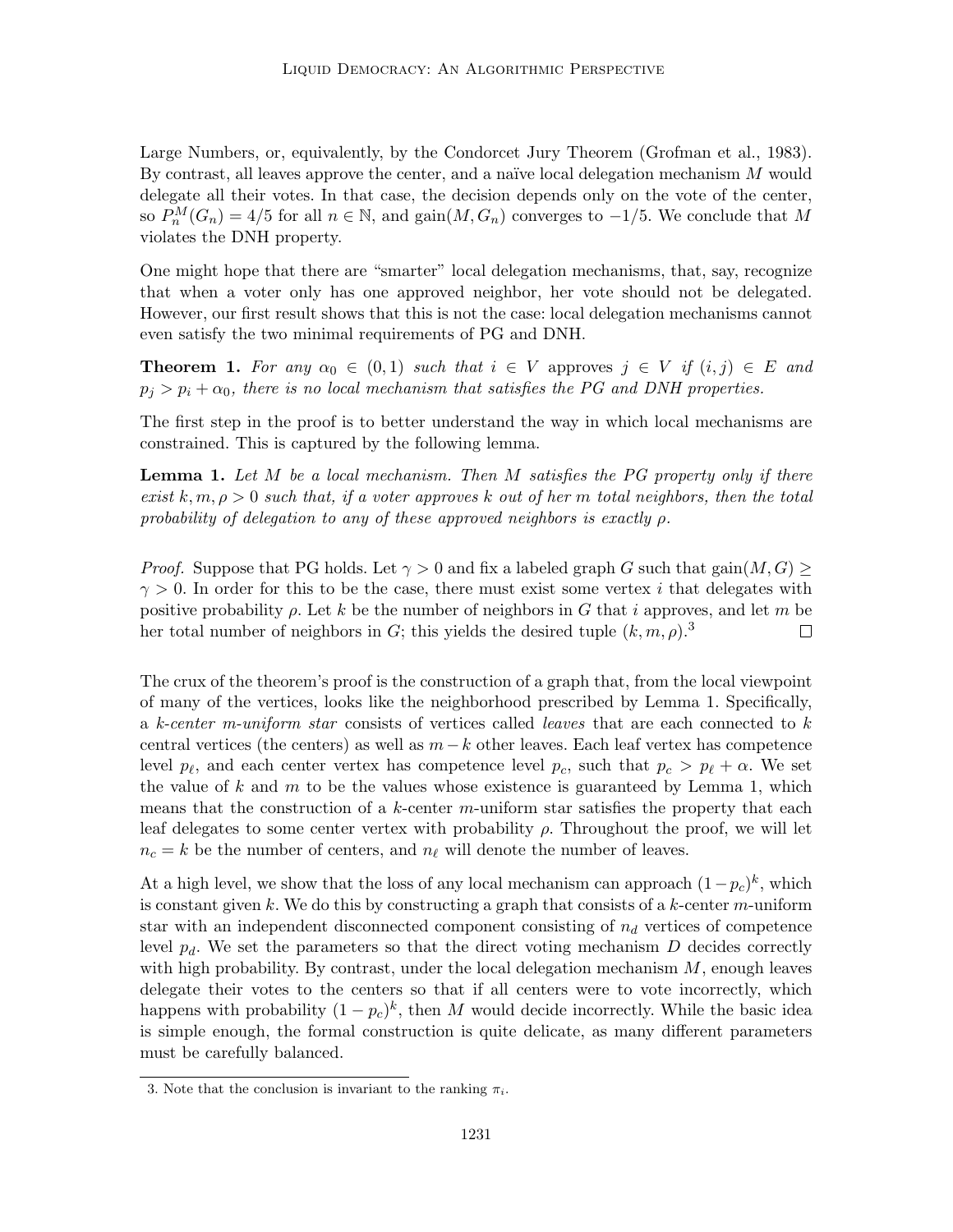

Figure 1: Graph G for  $n_\ell = 6$  leaves (shown in crosshatched red),  $n_c = 3$  centers (shown in striped blue),  $n_d = 24$  disconnected vertices (shown in solid yellow), and  $m = 4$ .

*Proof of Theorem 1.* Let M be a local mechanism that satisfies PG. By Lemma 1, there must exist at least one  $(k, m, \rho)$  tuple for M that satisfies the lemma's conclusion. For any  $n_1$  prescribed by DNH and any  $\alpha_0$ , we can construct a graph  $G_n$  with  $n \geq n_1$  such that DNH does not hold.

Let G be a graph of size  $n = n_c+n_{\ell}+n_d$ , where  $n_c = k$ , that consists of a k-center m-uniform star and a disconnected component containing  $n_d$  disconnected points (see Figure 1). Each center has competence level  $p_c$ , each leaf in the star has competence level  $p_\ell$ , and each point in the disconnected component has competence level  $p_d$ . Given  $(k, m, \rho)$ ,  $n_1$ , and  $\alpha_0$ , note that the following constraints must hold.

$$
n_{\ell} \ge m - n_c \tag{1}
$$

$$
n = n_{\ell} + n_c + n_d \ge n_1 \tag{2}
$$

$$
p_c > p_{\ell} + \alpha_0 \tag{3}
$$

We will prove that the construction above instantiated with the following parameter values violates DNH for any input of  $(k, m, \rho)$ ,  $n_1$ , and  $\alpha = \alpha_0 + \varepsilon'$  for  $\varepsilon' = \frac{1-\alpha_0}{2} > 0$ , for sufficiently small  $\delta$  (i.e., as  $\delta \rightarrow 0$ ).

We begin by defining the sizes of each component:  $n_c$ ,  $n_{\ell}$ , and  $n_d$ .

$$
n_c = k \tag{4}
$$

$$
n_{\ell} = \frac{n_1 m}{\alpha \delta} \tag{5}
$$

$$
n_d = C_1 \frac{n_1 m}{\alpha \delta} \tag{6}
$$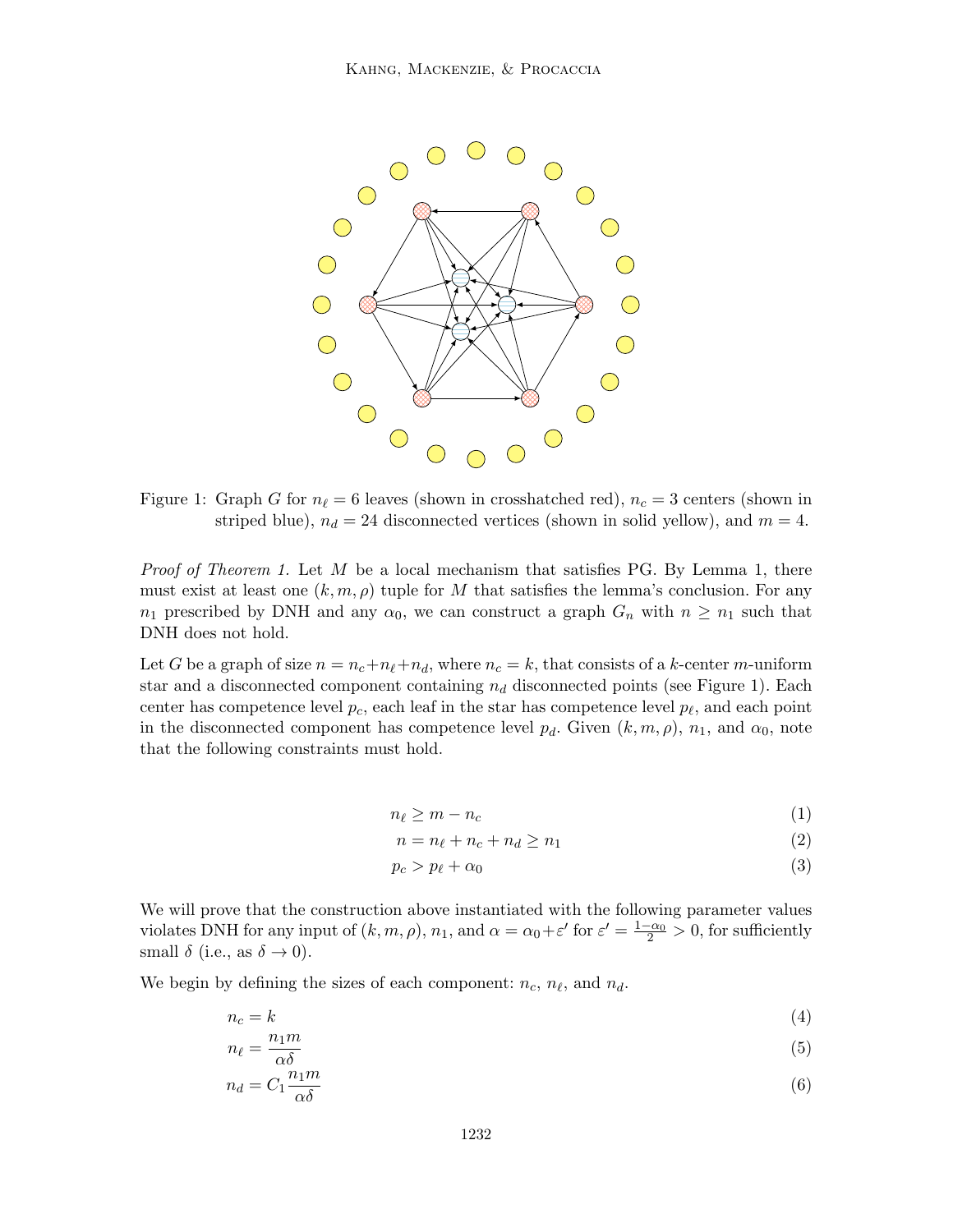Note that  $n_d$  depends on a constant  $C_1$ , which, along with another constant  $\sigma$ , is defined next.

$$
C_1 = \frac{\left(\frac{\left(\frac{p_\ell \rho}{\sigma} n_\ell - p_\ell \sqrt{n_\ell}\right)}{2}\right)^2 - n_c}{n_\ell} - 1\tag{7}
$$

$$
\sigma = \sqrt{-\frac{\ln\left(\frac{\delta}{2}\right)}{2}}\tag{8}
$$

Now, we define the competency values for each component,  $p_c$ ,  $p_{\ell}$ , and  $p_d$ . Note that there is a range of acceptable compentency values for  $p_d$ .

$$
p_c = \frac{1+\alpha}{2} \tag{9}
$$

$$
p_{\ell} = \frac{1 - \alpha}{2} \tag{10}
$$

$$
p_d \in \left[ \left( \frac{n/2 - n_{\ell} p_{\ell}}{n_d} \right) + \frac{\sigma \sqrt{n}}{n_d}, \left( \frac{n/2 - n_{\ell} p_{\ell}}{n_d} \right) + \frac{(n_{\ell} \rho - \tau) p_{\ell} - \sigma \sqrt{n}}{n_d} \right] \tag{11}
$$

Finally, we define  $\tau$ , another constant that will be useful for establishing concentration guarantees in the proof.

$$
\tau = \sqrt{-\frac{\left(\ln \frac{\delta}{2}\right)n_{\ell}}{2}}\tag{12}
$$

The following claim asserts that the construction is feasible.

**Claim 1.**  $C_1 > 0$  and the range of values for  $p_d$  in (11) is nonempty.

Proof. From  $(7)$ , we have

$$
C_1 = \frac{\left(\frac{\left(\frac{p_\ell \rho}{\sigma} n_\ell - p_\ell \sqrt{n_\ell}\right)}{2}\right)^2 - k}{n_\ell} - 1
$$

and rearranging terms yields

$$
2\sqrt{(C_1+1)n_\ell+k} = \frac{p_\ell \rho}{\sigma} n_\ell - p_\ell \sqrt{n_\ell}.
$$

Now, note that  $n_d = C_1 n_\ell$  and therefore  $(C_1 + 1)n_\ell + k = n_d + n_\ell + k = n$ . Additionally, note that  $\sqrt{n_\ell} = \frac{\tau}{\sigma}$  $\frac{\tau}{\sigma}$ . Substituting this in, we have

$$
2\sqrt{n} = \frac{p_{\ell}\rho n_{\ell} - p_{\ell}\tau}{\sigma}
$$

and therefore

$$
\sigma\sqrt{n} = p_{\ell}(\rho n_{\ell} - \tau) - \sigma\sqrt{n}.\tag{13}
$$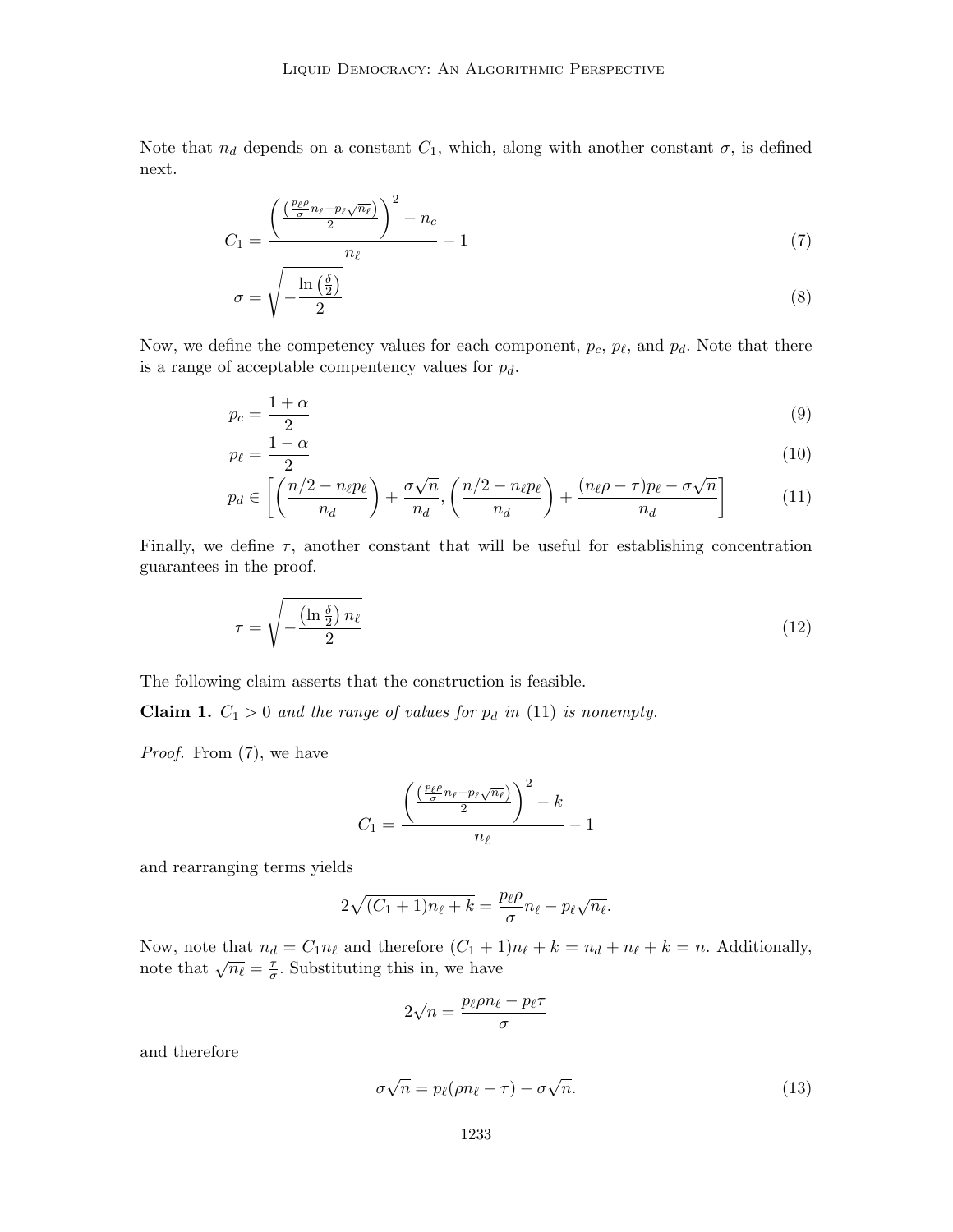Now, we note that  $\sigma \sqrt{n} - kp_c < \sigma \sqrt{n}$  and

$$
\sqrt{n} > \sqrt{n-k-(\rho n_\ell - \tau)}
$$

because both k and  $\rho n_{\ell} - \tau = 2\sigma \sqrt{n}/p_{\ell}$  are greater than 0, and  $n - k - (\rho n_{\ell} - \tau) >$  $n - k - n_\ell \geq 0$ . Now, from (13), we can conclude that

$$
\sigma\sqrt{n} - kp_c < \sigma\sqrt{n} = p_\ell(\rho n_\ell - \tau) - \sigma\sqrt{n} \\
&< (\rho n_\ell - \tau)p_\ell - \sigma\sqrt{n - k - (\rho n_\ell - \tau)},
$$

which means

$$
p_d \in \left[ \left( \frac{n/2 - n_{\ell} p_{\ell}}{n_d} \right) + \frac{\sigma \sqrt{n} - k p_c}{n_d}, \left( \frac{n/2 - n_{\ell} p_{\ell}}{n_d} \right) + \frac{(n_{\ell} \rho - \tau) p_{\ell} - \sigma \sqrt{n - k - (n_{\ell} \rho - \tau)}}{n_d} \right]
$$

is non-empty, and our value for  $p_d$  is admissible.

Lastly, we have to show that  $C_1$  is itself admissible; i.e., that the following holds:

$$
\frac{\left(\frac{\left(\frac{p_{\ell}\rho}{\sigma}n_{\ell}-p_{\ell}\sqrt{n_{\ell}}\right)}{2}\right)^2 - k}{n_{\ell}} - 1 > 0.
$$

Rearranging and expanding, we obtain

$$
\frac{p_{\ell}n_{\ell}\rho}{\sigma} - p_{\ell}\sqrt{n_{\ell}} \ge 2\sqrt{n_{\ell} + k}.
$$

Now, note that both sides are positive as  $\delta \to 0$ . Indeed, the right hand side consists of positive terms and the left hand side simplifies to  $p_\ell \sqrt{n_\ell} (\rho \sqrt{n_\ell}/\sigma - 1)$ , which is positive iff  $\rho\sqrt{n_{\ell}} > \sigma$ , which is true as  $\delta \to 0$  because  $1/\delta$  grows more quickly than  $\ln(2/\delta)$ . Therefore, squaring both sides yields

$$
\left(\frac{p_{\ell}n_{\ell}\rho}{\sigma}\right)^2 + (p_{\ell})^2n_{\ell} - 2\frac{(p_{\ell})^2\rho(n_{\ell})^{3/2}}{\sigma} \ge 4(n_{\ell} + k).
$$

Now, substituting in our value for  $n_\ell$ , we obtain

$$
\left[ \left( \frac{p_{\ell} \rho}{\sigma} \right) \left( \frac{n_1 m}{\alpha \delta} \right) \right]^2 + (p_{\ell})^2 \left( \frac{n_1 m}{\alpha \delta} \right) - \frac{2(p_{\ell})^2 \rho}{\sigma} \left( \frac{n_1 m}{\alpha \delta} \right)^{3/2} - 4 \left( \frac{n_1 m}{\alpha \delta} \right) - 4k. \tag{14}
$$

As  $\delta \to 0$ , (14) becomes dominated by the highest-order  $1/\delta$  term, and therefore is always positive for any assignment to the other variables because the rest of them are constrained to be strictly positive.  $\Box$ 

Because  $\alpha, \delta \in (0, 1)$ , the value of  $n_\ell$  in (5) is greater than both  $n_1$  and m, hence constraints (1) and (2) are immediately satisfied. Moreover, constraint (3) is satisfied by (9) and (10).

Turning to the proof that DNH is violated, let  $cor_D$ ,  $del_M$ , and  $nondel_M$  be the random variables corresponding to the number of correct votes under  $D$ , the number of delegated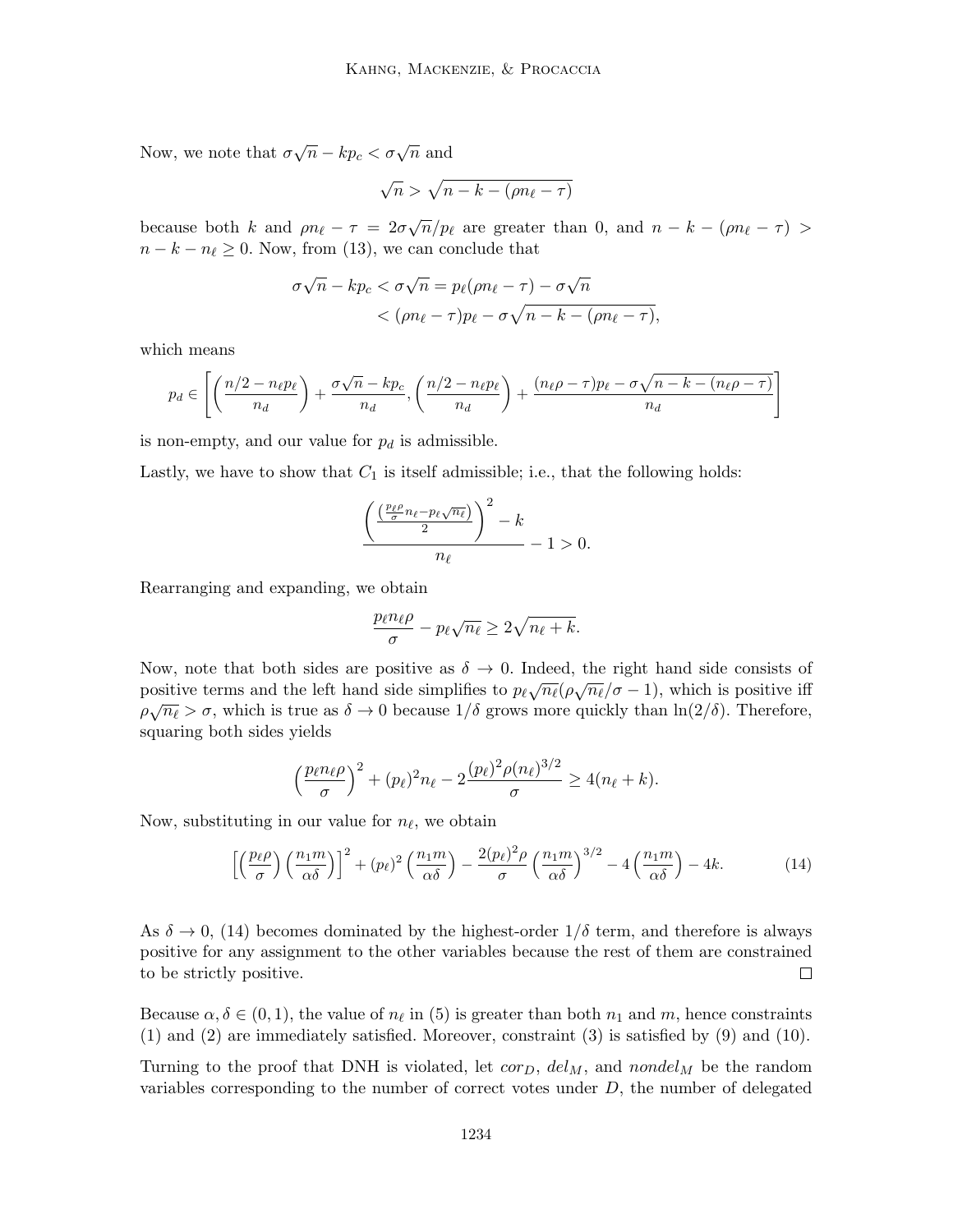correct votes under  $M$ , and the number of non-delegated correct votes under  $M$ . Additionally, let  $\varepsilon$ ,  $\tau$  (recalled again for convenience), and  $\xi$  be as follows.

$$
\varepsilon = \sqrt{-\frac{\left(\ln \frac{\delta}{2}\right)n}{2}},
$$
\n
$$
\tau = \sqrt{-\frac{\left(\ln \frac{\delta}{2}\right)n_{\ell}}{2}}, \text{ and}
$$
\n
$$
\xi = \sqrt{-\frac{\left(\ln \frac{\delta}{2}\right)(n - n_c - (\rho n_{\ell} - \tau))}{2}}.
$$

Our goal is to bound the expectations of  $cor_D$ ,  $del_M$ , and nondel<sub>M</sub>. First, we examine  $\mathbb{E}[cor_{D}]$ . We would like to show that

$$
\mathbb{E}[cor_D] \ge n/2 + \varepsilon. \tag{15}
$$

Expanding out the expected value, this is equivalent to

$$
p_c n_c + p_{\ell} n_{\ell} + p_d n_d \ge n/2 + \varepsilon.
$$

From (11), we have

$$
p_d \ge \frac{n/2 - p_\ell n_\ell + \varepsilon}{n_d},
$$

so it is sufficient to show that

$$
p_c n_c + p_{\ell} n_{\ell} + n_d \left( \frac{n/2 - p_{\ell} n_{\ell} + \varepsilon}{n_d} \right) \ge n/2 + \varepsilon,
$$

and simplifying this expression yields  $p_c n_c \geq 0$ . This is true by Equation (9), because  $\alpha$  and k are both constrained to be strictly positive.

Next, we examine  $\mathbb{E}[del_M]$ . We would like to show that

$$
\mathbb{E}[del_M] = n_{\ell}\rho. \tag{16}
$$

This is trivial to see, as  $del_M$  is a sum of  $n_\ell$  Bernoulli random variables with "success" probability  $\rho$ .

Finally, we examine the "typical case" over  $nondel<sub>M</sub>$ , or  $\mathbb{E}[nondel<sub>M</sub>|del<sub>M</sub> = v]$  for all integers  $v \in [n_{\ell} \rho - \tau, n_{\ell} \rho + \tau]$ . Intuitively, this case considers the number of correct votes cast by still-independent vertices after "enough" leaf vertices have delegated their votes. If these votes do not make up a majority, then all centers voting incorrectly will cause the entire graph to vote incorrectly. We would like to show that

$$
\mathbb{E}[nondel_M|del_M = v] \le n/2 - \xi \tag{17}
$$

for all integers  $v \in [n_{\ell} \rho - \tau, n_{\ell} \rho + \tau]$ . Conditionally on  $del_M$  being in the prescribed range above, we see that in the worst case,  $del_M = n_\ell \rho - \tau$ , meaning the fewest possible voters delegate under this assumption. Given this, we would like to show that

$$
p_d n_d + p_\ell (n_\ell - (\rho n_\ell - \tau)) \le n/2 - \xi.
$$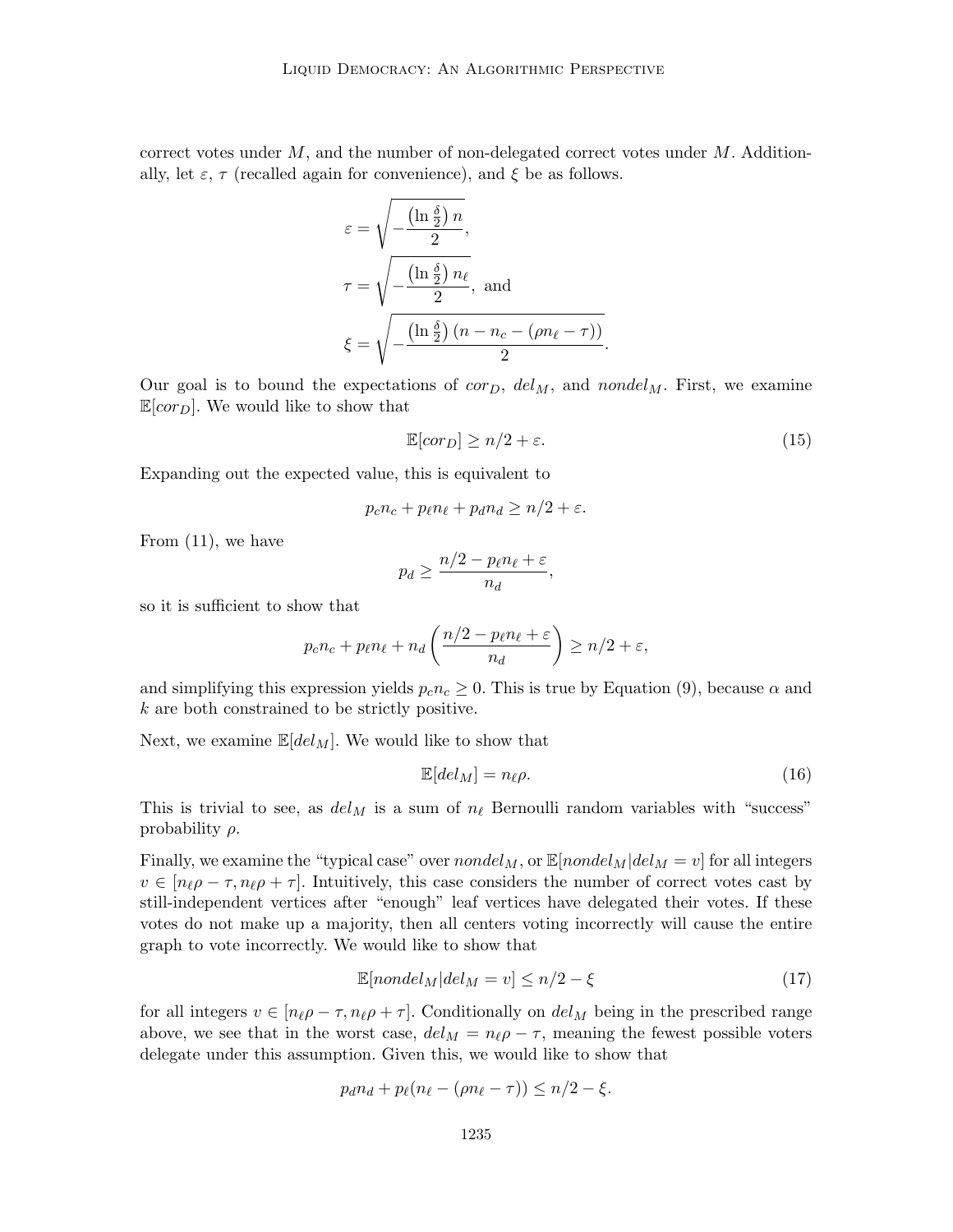From Equation (11) we have

$$
p_d \le \frac{n/2 - p_{\ell}n_{\ell} + (n_{\ell}\rho - \tau)p_{\ell} - \xi}{n_d},
$$

which yields

$$
\left(\frac{n/2 - p_{\ell}n_{\ell} + (n_{\ell}\rho - \tau)p_{\ell} - \xi}{n_d}\right) n_d + p_{\ell}(n_{\ell} - (\rho n_{\ell} - \tau))
$$
  
\$\leq n/2 - \xi\$.

Simplifying yields  $0 \leq 0$  — a tautology. This establishes Equation (17).

We now wish to bound the probability of  $cor_D$ ,  $del_M$ , and  $nondel_M$  deviating by too much. We use Hoeffding's inequality (Hoeffding, 1963), which states that given  $n$  independent Bernoulli random variables  $X_i \in [0,1]$  and  $X = \sum_i X_i$ , the following concentration bound holds:

$$
\Pr\left[|X - \mathbb{E}[X]\right] \ge \varepsilon\right] \le 2 \exp\left(\frac{-2\varepsilon^2}{n}\right). \tag{18}
$$

First, we examine corp. From (18) and a straightforward substitution for  $\varepsilon$ , we obtain

$$
\Pr(|cor_D - \mathbb{E}[cor_D]| \ge \varepsilon) \le 2 \exp\left(\frac{-2\varepsilon^2}{n}\right)
$$
  
=  $2 \exp\left(-\frac{2\left[\sqrt{-\frac{(\ln \frac{\delta}{2})n}{2}}\right]^2}{n}\right)$  (19)  
=  $\delta$ .

Likewise, for  $del<sub>M</sub>$ , from (18) and a straightforward substitution for  $\tau$ , we obtain

$$
\Pr\left[|del_M - \mathbb{E}[del_M]|\geq \tau\right] \leq 2 \exp\left(\frac{-2\tau^2}{n_\ell}\right)
$$

$$
= 2 \exp\left(-\frac{2\left[\sqrt{-\frac{(\ln \frac{\delta}{2})n_\ell}{2}}\right]^2}{n_\ell}\right)
$$

$$
= \delta.
$$
(20)

Finally, for  $nondel<sub>M</sub>$ , we are interested in upper-bounding

$$
\Pr[|non del_M - \mathbb{E}[non del_M | del_M = v]| \geq \xi \mid del_M = v],
$$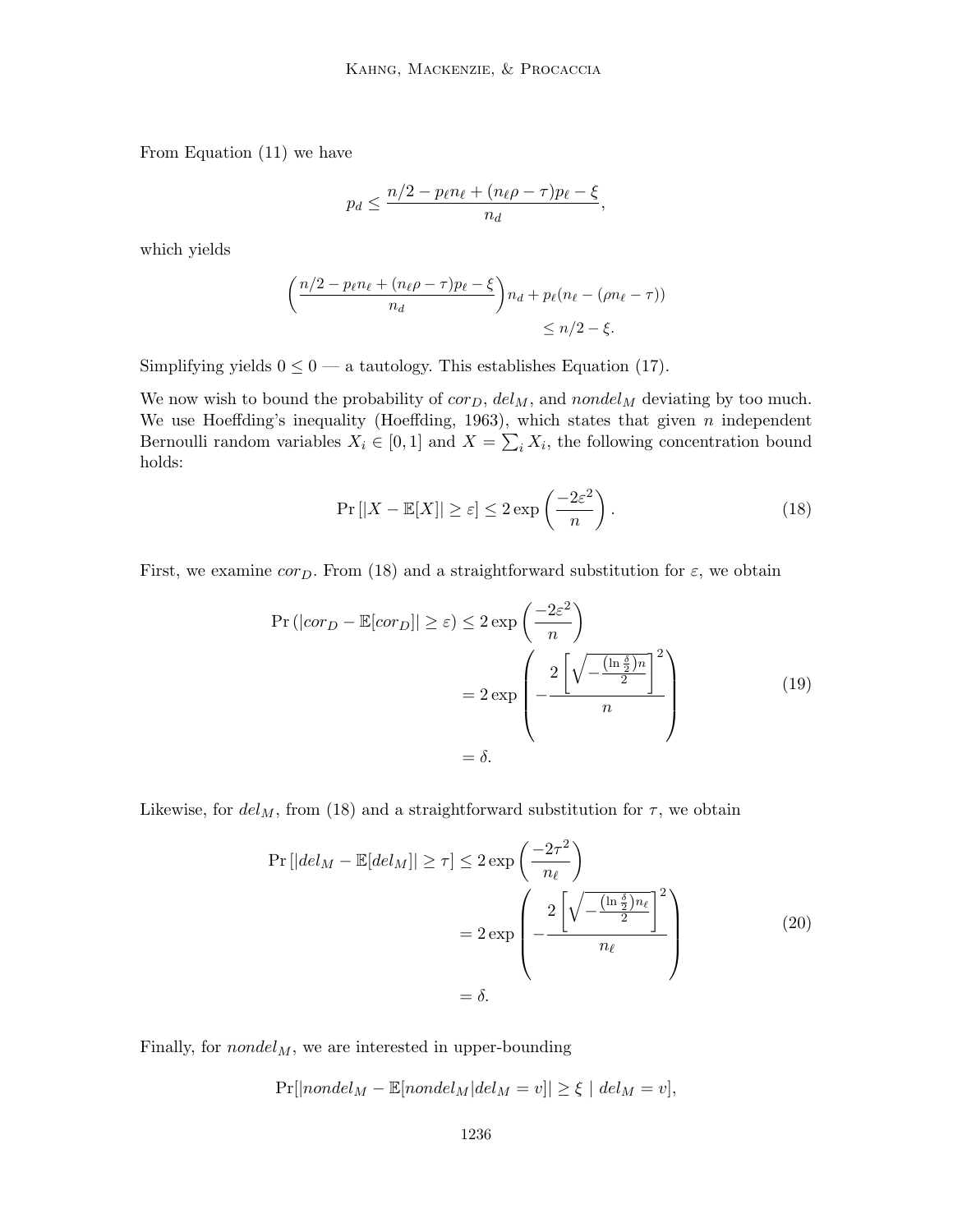for every integer  $v \in [n_{\ell} \rho - \tau, n_{\ell} \rho + \tau]$ . As before, we apply Equation (18), and, as it turns out, we can derive an upper bound when  $del_M = n_\ell \rho - \tau$ . Therefore, we obtain that for every  $v \in [n_{\ell}\rho - \tau, n_{\ell}\rho + \tau],$ 

$$
\Pr\left[|nondel_M - \mathbb{E}[nondel_M|del_M = v]|\geq \xi \mid del_M = v\right]
$$
\n
$$
\leq 2 \exp\left(\frac{-2\xi^2}{n - n_c - (\rho n_\ell - \tau)}\right)
$$
\n
$$
= 2 \exp\left(-\frac{2\left[\sqrt{-\frac{(\ln \frac{\delta}{2})(n - n_c - (\rho n_\ell - \tau))}{2}}\right]^2}{n - n_c - (\rho n_\ell - \tau)}\right)
$$
\n
$$
= \delta,
$$
\n(21)

where the denominator comes from the (worst-case) total number of non-delegated votes under M.

From the above, we see that

$$
\Pr[cor_D > n/2] \ge 1 - \delta,
$$
 (by (15) and (19))

$$
\Pr[del_M \in (n_\ell \rho - \tau, n_\ell \rho + \tau)] \ge 1 - \delta,
$$
 (by (16) and (20))

$$
Pr[nondel_M < n/2 | del_M = v] \ge 1 - \delta,
$$
 (by (17) and (21))

where the last inequality holds for all integers  $v \in [n_\ell \rho - \tau, n_\ell \rho + \tau]$ .

Therefore, the lower bound on the probability of D deciding correctly is  $p_d(G) \geq 1 - \delta$ . We can lower-bound the probability of  $M$  deciding incorrectly in order to upper-bound  $P_n^M(G)$ . We slightly overload notation and let M be the event that M decides correctly, and  $\neg M$  be the event that M decides incorrectly. Moreover, denote by V the event that  $del_M \in [n_\ell \rho - \tau, n_\ell \rho + \tau]$ . By definition, we have

$$
Pr[\neg M] = Pr[\neg M|V] Pr[V] + Pr[\neg M|\neg V] Pr[\neg V],
$$

and because probabilities cannot be negative,

$$
\Pr[\neg M] \ge \Pr[\neg M|V] \Pr[V].
$$

Now, because  $Pr[V] \ge 1 - \delta$ ,

$$
\Pr[\neg M] \ge \Pr[\neg M|V](1 - \delta).
$$

Furthermore, we know that  $Pr[\neg M|V]$  is also lower-bounded by  $(1-p_c)^{n_c}(1-\delta)$  because one setting under which M decides incorrectly is exactly when all centers vote incorrectly and nondel<sub>M</sub>  $\lt n/2$ . It follows that

$$
\Pr[\neg M] \ge (1 - p_c)^{n_c} (1 - \delta)(1 - \delta).
$$

Therefore, taking the complement, we have an upper bound on the probability of M voting correctly of

$$
Pr[M] \le 1 - (1 - p_c)^{n_c} (1 - \delta)^2,
$$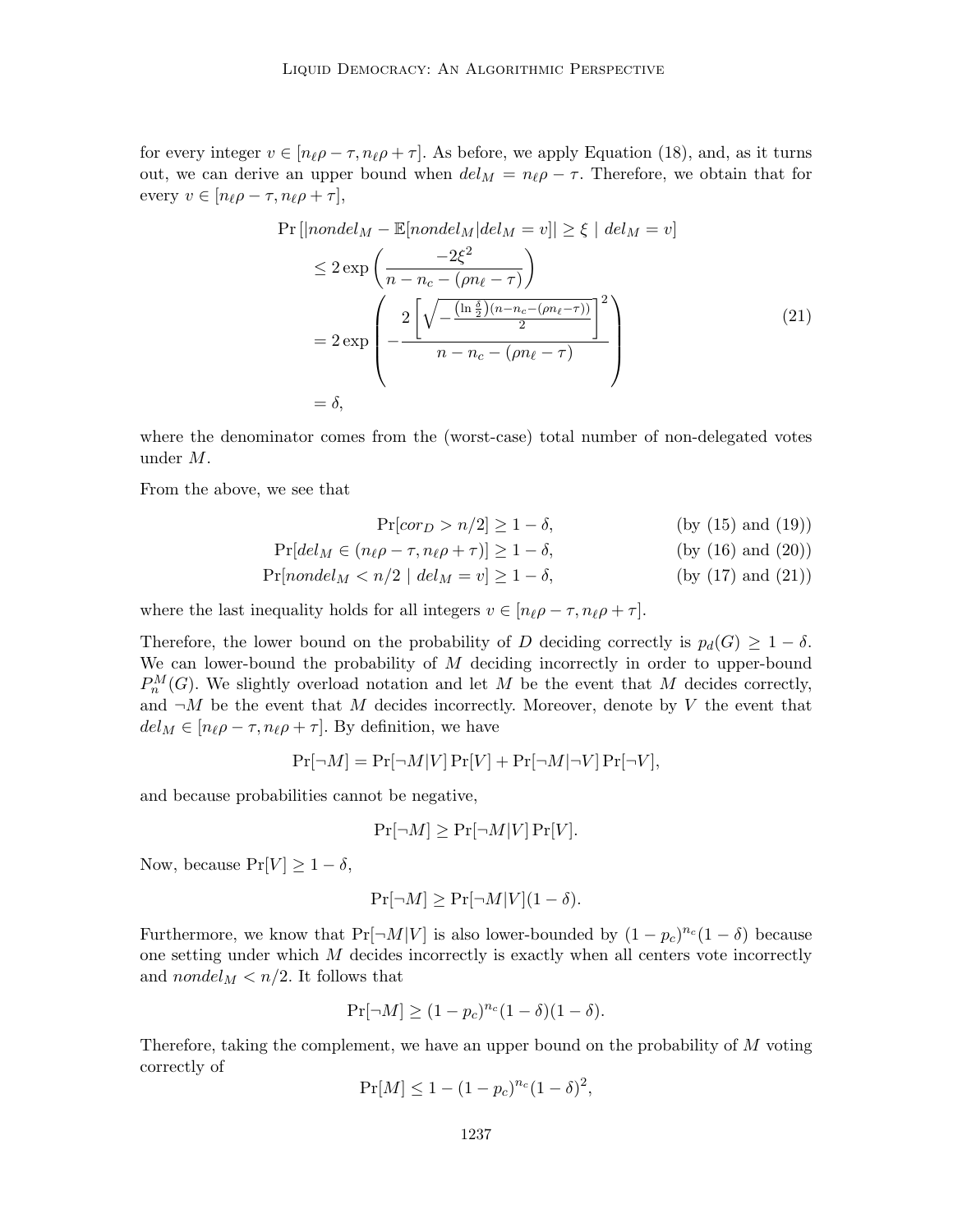and the total loss can be lower-bounded by

$$
(1 - \delta) - (1 - (1 - p_c)^{n_c}(1 - \delta)^2) = (1 - p_c)^{n_c}(1 - \delta)^2 - \delta.
$$

As  $\delta \to 0$ , this tends to  $(1-p_c)^{n_c} = (1-p_c)^k$ , which is constant and bounded away from 0. We conclude that M violates the DNH property. П

We note that even if each voter had access to a ranking of her approved neighbors by competence (which would allow voters to, for instance, delegate to their most competent neighbor), this impossibility still holds because the construction is such that all approved vertices have equal competence.

#### 5. Possibility for Non-Local Mechanisms

The main idea underlying Theorem 1 is that liquid democracy can correlate the votes to the point where the mistakes of a few popular voters tip the scales in the wrong direction. As we show in the theorem's proof, this is unavoidable under local delegation mechanisms, which, intuitively, cannot identify situations in which certain voters amass a large number of votes. However, non-local delegation mechanisms can circumvent this issue. Indeed, consider the following delegation mechanism.

```
input: labeled graph G with n vertices, cap C : \mathbb{N} \to \mathbb{N}1: V' \leftarrow V2: while V' \neq \emptyset do
 3: let i \in \text{argmax}_{j \in V'} | A_G^{-1}_{G}^{-1}(j) \cap V'4: J \leftarrow A_G^{-1}_{G}^{-1}(i) \cap V'5: if |J| \leq C(n) - 1 then
 6: J' \leftarrow J7: else
 8: let J' \subseteq J such that |J'| = C(n) - 19: end if
10: vertices in J' delegate to i
11:\mathcal{O}' \leftarrow V' \setminus (\{i\} \cup \{J'\})12: end while
```
## Algorithm 1: GREEDYCAP

In words, the mechanism GreedyCap, given as Algorithm 1, receives as input a labeled graph  $G$ , and a cap  $C$  which is a function of n. It iteratively selects a voter with maximum approvals, and delegates votes to him, so that no more than  $C(n)-1$  votes are delegated to a single voter (that is, no voter can have weight more than  $C(n)$ ). All voters involved in the current iteration are then eliminated from further consideration, which is why delegations under this mechanism are only 1-hop.

It is obvious that GREEDYCAP satisfies the PG property. Intuitively, for any value of  $\alpha$ , it is always possible to construct large instances of graphs where a few voters delegate to more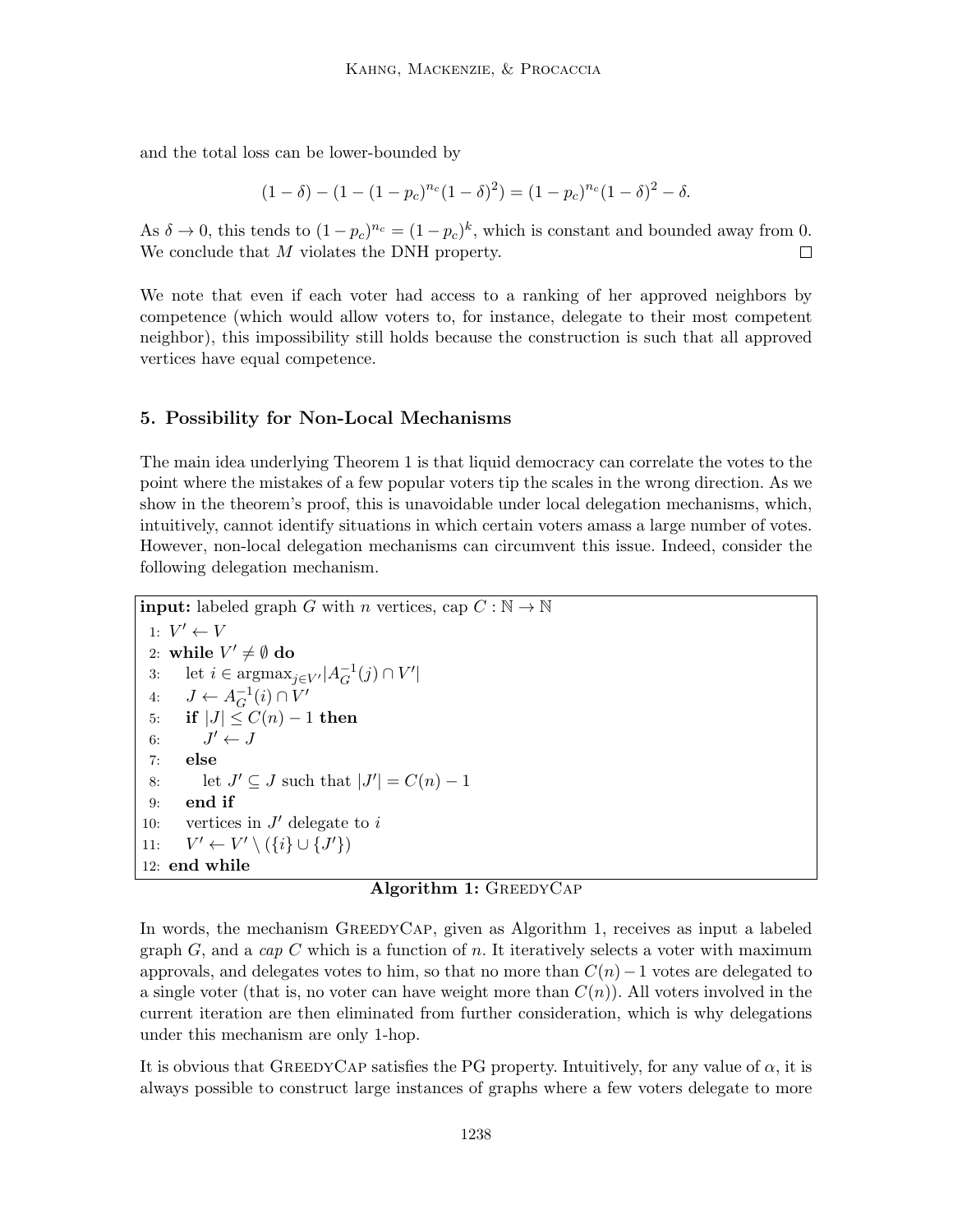competent voters in a way that increases the probability of making the correct decision overall. However, although it seems at first glance that it should satisfy DNH as well (as it solves the excessive correlation problem), the following example shows that, without further assumptions, it does not.

**Example 2.** Assume for ease of exposition that  $\alpha < 1/3$ . For any odd  $n = 2k + 1$ , consider the labeled graph  $G_n = (V, E, \vec{p})$  on n vertices, defined as follows:  $E = \{(1, 2)\}$  (i.e., the only edge in the graph is from 1 to 2),  $p_1 = 1/3$ ,  $p_2 = 2/3$ , there are k vertices with  $p_i = 1$ , and k – 1 vertices with  $p_i = 0$ . Even if  $C(n) \equiv 2$ , GREEDYCAP would delegate the vote of voter 1 to voter 2. Therefore, the mechanism decides correctly if and only if voter 2 votes correctly, which happens with probability 2/3. By contrast, under direct voting, it is enough for either voter 1 or voter 2 to vote correctly, which happens with probability 7/9. It follows that the loss of GREEDYCAP is  $1/9$  — a constant. We conclude that GREEDYCAP violates DNH.

The reason the example works is that the outcome completely depends on voters 1 and 2, as the others vote deterministically (competence level 0 or 1). To avoid this problem, we make the natural assumption that competence levels are bounded away from 0 and 1, i.e., voters are never horribly misinformed or perfectly informed. It turns out that this additional assumption is sufficient to guarantee that GreedyCap satisfies the DNH property.

**Theorem 2.** Assume that there exists  $\beta \in (0,1/2)$  such that all competence levels are in  $[\beta, 1 - \beta]$ . Then for any difference in competencies  $\alpha \in (0, 1 - 2\beta)$ , GREEDYCAP with  $cap C : \mathbb{N} \to \mathbb{N}$  such that  $C(n) \in \omega(1)$  and  $C(n) \in o(\sqrt{n})$  $\overline{\log n}$ ) satisfies the PG and DNH properties.

We begin with a proof sketch, focusing on the DNH property (as PG is rather simple). Given  $\boldsymbol{n}$  voters, we denote the number of correct votes under direct voting and GREEDYCAP by  $X_n^D$  and  $X_n^M$ , respectively, and consider two cases.

- 1.  $\left| \mathbb{E}[X_n^D] \frac{n}{2} \right|$  $\frac{n}{2}$  >  $\frac{n}{\log}$  $\frac{n}{\log n}$ .
- 2.  $\left| \mathbb{E}[X_n^D] \frac{n}{2} \right|$  $\frac{n}{2} \leq \frac{n}{\log n}.$

In Case 1, the direct voting mechanism has mean far away from  $n/2$ . When  $\mathbb{E}[X_n^D]$  <  $n/2 - n/\log n$ , we can show that  $P_n^D$  goes to 0 as n goes to infinity. This means that DNH is satisfied for any value of  $P_n^M$ . In the case where  $\mathbb{E}[X_n^D] > n/2 + n/\log n$ , we can show that  $P_n^M$  goes to 1 as n goes to infinity, which means that DNH is satisfied for any value of  $P_n^D$ .

In Case 2, the direct voting setting has mean close to  $n/2$ . From here, we consider two subcases.

- 1. The number of voters who delegate is greater than  $n/g(n)$ , where  $g(n) \in o(\log n)$  and  $g(n) \in \omega(C(n)^2)$  — hence the upper bound on  $C(n)$  in the statement of Theorem 2.
- 2. The number of voters who delegate is at most  $n/g(n)$ .

In Subcase 1, because a relatively large fraction of voters delegate their votes to more competent neighbors,  $\mathbb{E}[X_n^M] - \mathbb{E}[X_n^D]$  is large enough to offset the simultaneous increase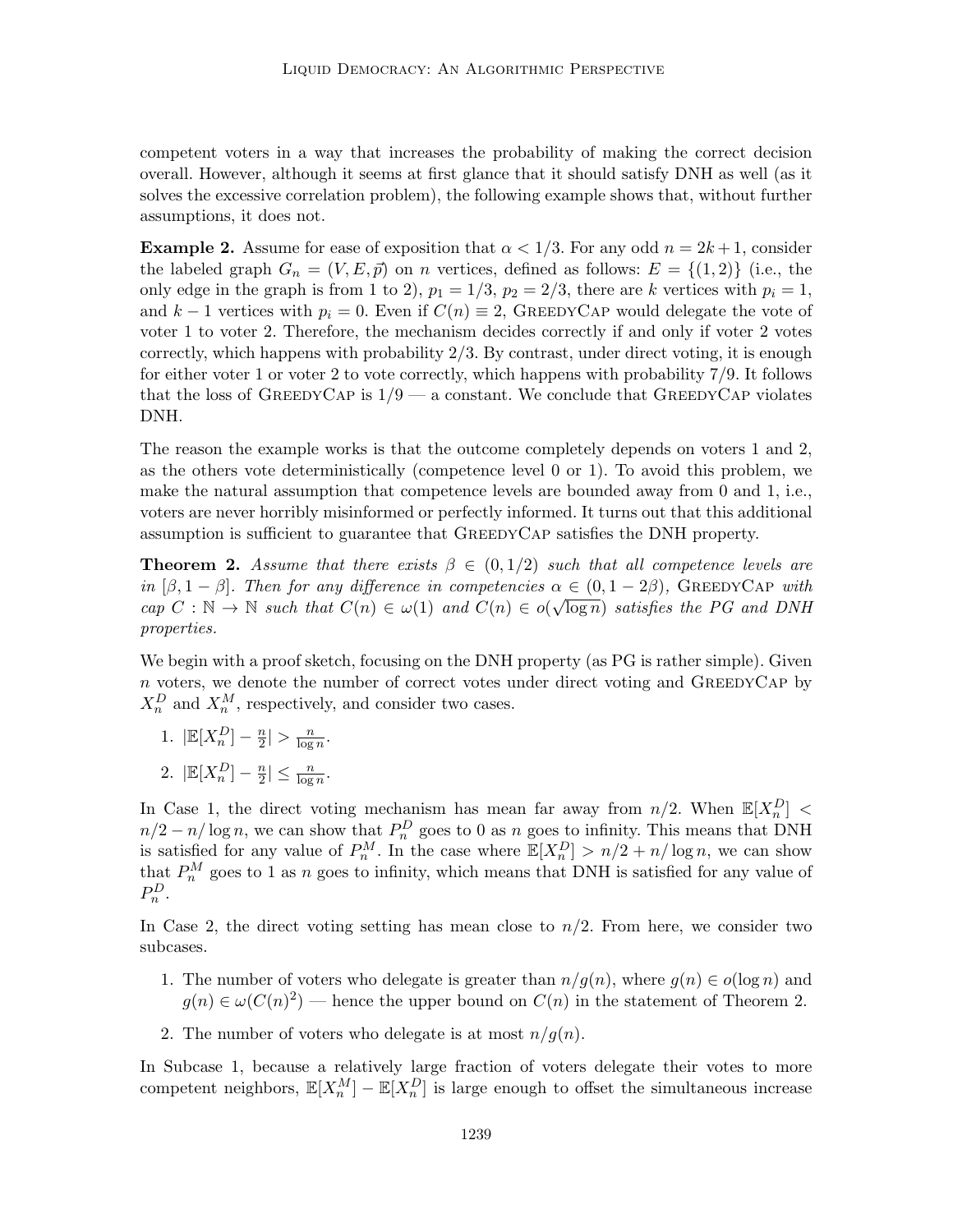in the variance of  $X_n^M$ , and, in the limit,  $P_n^M$  goes to 1. In Subcase 2, we again have  $\mathbb{E}[X_n^M] \geq \mathbb{E}[X_n^D]$  due to delegation. Additionally, because so few voters delegate, the ratio of the variance of  $X_n^M$  and that of  $X_n^D$  converges to 1 as n approaches infinity, which means that (in the worst case) the difference between  $P_n^D$  and  $P_n^M$  converges to 0.

Before presenting the theorem's detailed proof, we establish three useful lemmas, as well as definitions needed in the first two lemmas.

Starting with the definitions, we say that a sequence of random variables  $\{X_k\}$  is pairwise mixing if for every real  $x$ ,

$$
\sup_{k} |\text{Cov}[\mathbb{1}\{X_k < x\}, \mathbb{1}\{X_{k+n} < x\}]| \to 0 \text{ as } n \to \infty,
$$

where 1 represents an indicator random variable. A collection of random variables  $\{X_k\}$  is uniformly integrable if

$$
\sup_k \mathbb{E}[|X_k|1\{X_k > x\}] \to 0 \text{ as } x \to \infty.
$$

Finally, a sequence of random variables  $\{X_k\}$  is a martingale difference sequence if

- 1. For all k,  $\mathbb{E}[|X_k|] < \infty$ , and
- 2. For all  $k, \mathbb{E}[X_k|X_1, \ldots, X_{k-1}] = 0.$

**Lemma 2** (Theorem 2.1 in Peligrad and Utev, 1997). Let  $X = \{X_1, \ldots, X_k, \ldots\}$  be a pairwise mixing martingale difference sequence of random variables, and let  $\{a_{nk}:1\leq k\leq n\}$ n} be a triangular array of real numbers such that

$$
\sup_{n} \sum_{k=1}^{n} a_{nk}^2 < \infty,\tag{22}
$$

$$
\max_{1 \le k \le n} |a_{nk}| \to 0 \text{ as } n \to \infty. \tag{23}
$$

Furthermore, assume that  $\{X_k^2\}$  is a uniformly integrable family and that

$$
\operatorname{Var}\left(\sum_{k=1}^{n} a_{nk} X_k\right) = 1.
$$

Then,

$$
\sum_{k=1}^{n} a_{nk} X_k \to N(0,1) \text{ as } n \to \infty.
$$

The next lemma adapts the previous one for our setting.

**Lemma 3.** Let  $Y = \{Y_1, \ldots, Y_n, \ldots\}$  be a sequence of independent Bernoulli random variables where  $Y_i$  has success probability  $p_i \in [\beta, 1 - \beta]$  for  $\beta \in (0, 1/2)$ . Furthermore, define  $C(n) \in o(n^{1/2})$ . Now, let  $\{b_{nk} : 1 \leq k \leq n\}$  be a triangular array of nonnegative integers such that  $0 \le b_{nk} \le C(n)$  for all  $1 \le k \le n$  and  $\sum_{k=1}^{n} b_{nk} = n$ .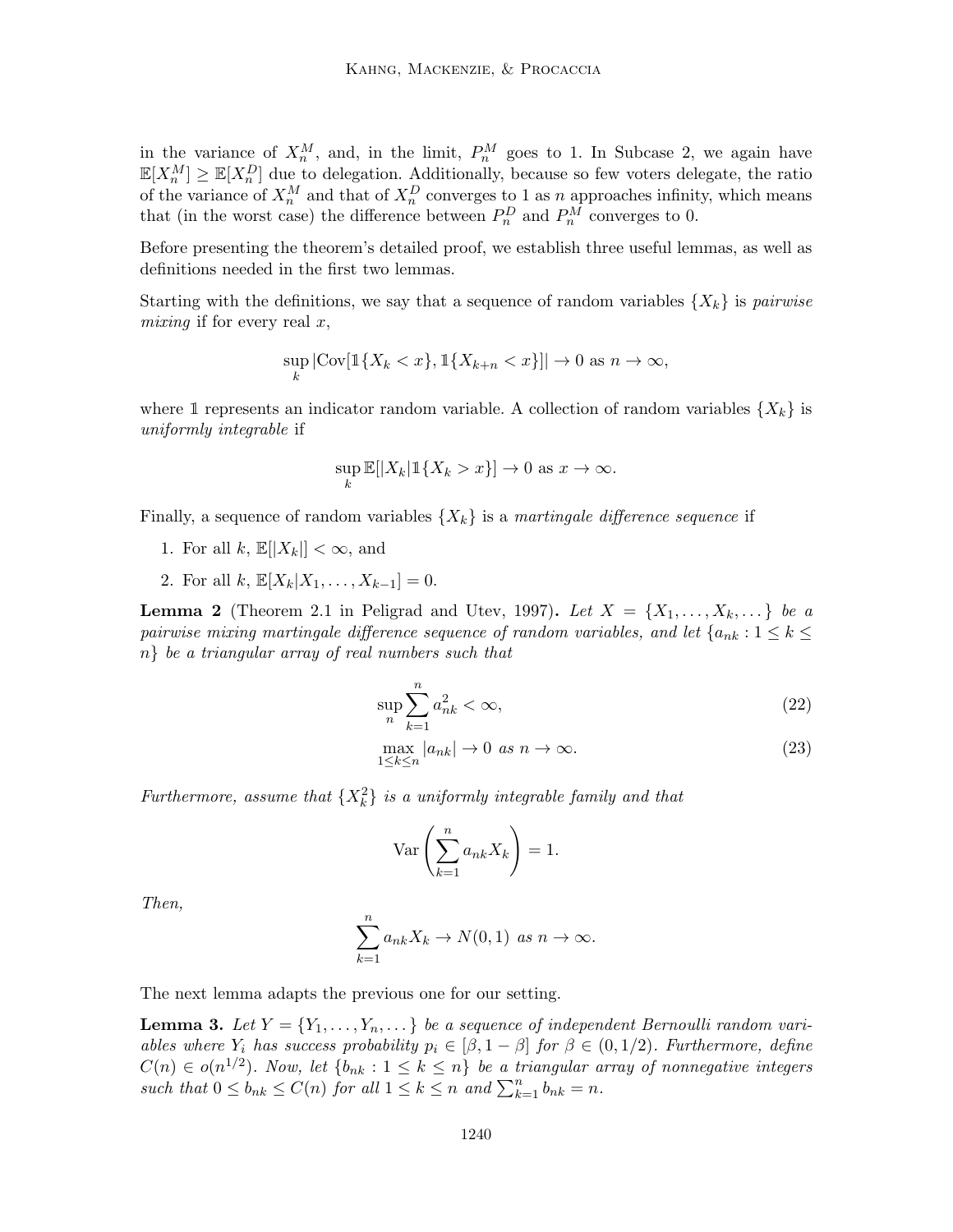Then,  $\sum_{k=1}^{n} b_{nk} Y_k$  converges to a normal distribution with mean  $\sum_{k=1}^{n} b_{nk} \mathbb{E}[Y_k]$  and variance  $\sum_{k=1}^{n} b_{nk}^2 \text{Var}[Y_k]$  as n goes to infinity; i.e.,

$$
\sum_{k=1}^{n} b_{nk} Y_k \to N\left(\sum_{k=1}^{n} b_{nk} \mathbb{E}[Y_k], \sum_{k=1}^{n} b_{nk}^2 \text{Var}[Y_k]\right) \text{ as } n \to \infty.
$$

*Proof.* Define  $X = \{X_1, \ldots, X_n, \ldots\}$  to be a sequence of independent random variables where  $X_i = Y_i - \mathbb{E}[Y_i]$ . In other words,  $X_i$  corresponds to the difference between each  $Y_i$ and its expectation. Note that  $\mathbb{E}[X_i] = 0$  for all *i*; i.e., X is a centered sequence, and that  $Var[X_i] = Var[Y_i] = p_i(1 - p_i).$ 

Let

$$
s_n^2 = \sum_{k=1}^n \text{Var}[b_{nk} X_k] = \sum_{k=1}^n b_{nk}^2 \text{Var}[X_k],
$$

and let us define another triangular array of real numbers  $\{a_{nk} : 1 \leq k \leq n\}$  such that  $a_{nk} = \frac{b_{nk}}{s_n}$  $\frac{\partial n k}{\partial s_n}$ . We will show that

$$
\sum_{k=1}^{n} a_{nk} X_k \to N(0, 1) \text{ as } n \to \infty,
$$
\n(24)

and then use this fact to prove the desired result.

In order to show Equation (24), we wish to apply Lemma 2. To do that, we must make sure that  $\{X_k\}$  is a pairwise mixing martingale difference sequence,  $\{X_k^2\}$  is uniformly integrable, our construction of  $\{a_{nk} : 1 \leq k \leq n\}$  satisfies Equations (22) and (23), and  $\text{Var}\left[\sum_{k=1}^{n} a_{nk} X_k\right] = 1.$ 

First, note that it is easy to check that  $\{X_k\}$  is pairwise mixing,  $\{X_k\}$  is a martingale differences sequence, and  $\{X_k^2\}$  is uniformly integrable because each  $X_k$  is independent, has expectation 0, and is bounded in  $[-(1 - \beta), 1 - \beta]$ .

Now, we show that  $\{a_{nk} : 1 \leq k \leq n\}$  satisfies Equation (22).

$$
\sup_{n} \sum_{k=1}^{n} a_{nk}^{2} = \sup_{n} \sum_{k=1}^{n} \left(\frac{b_{nk}}{s_{n}}\right)^{2}
$$
  

$$
= \sup_{n} \frac{\sum_{k=1}^{n} b_{nk}^{2}}{s_{n}^{2}}
$$
  

$$
= \sup_{n} \frac{\sum_{k=1}^{n} b_{nk}^{2}}{\sum_{k=1}^{n} b_{nk}^{2} \text{Var}[X_{k}]}
$$
  

$$
\leq \sup_{n} \frac{\sum_{k=1}^{n} b_{nk}^{2}}{\beta(1-\beta) \sum_{k=1}^{n} b_{nk}^{2}}
$$
 (because Var[X\_{k}]  $\geq \beta(1 - \beta)$   

$$
= \frac{1}{\beta(1-\beta)} < \infty,
$$

 $(\alpha - \beta)$ 

because  $\beta$  is a constant.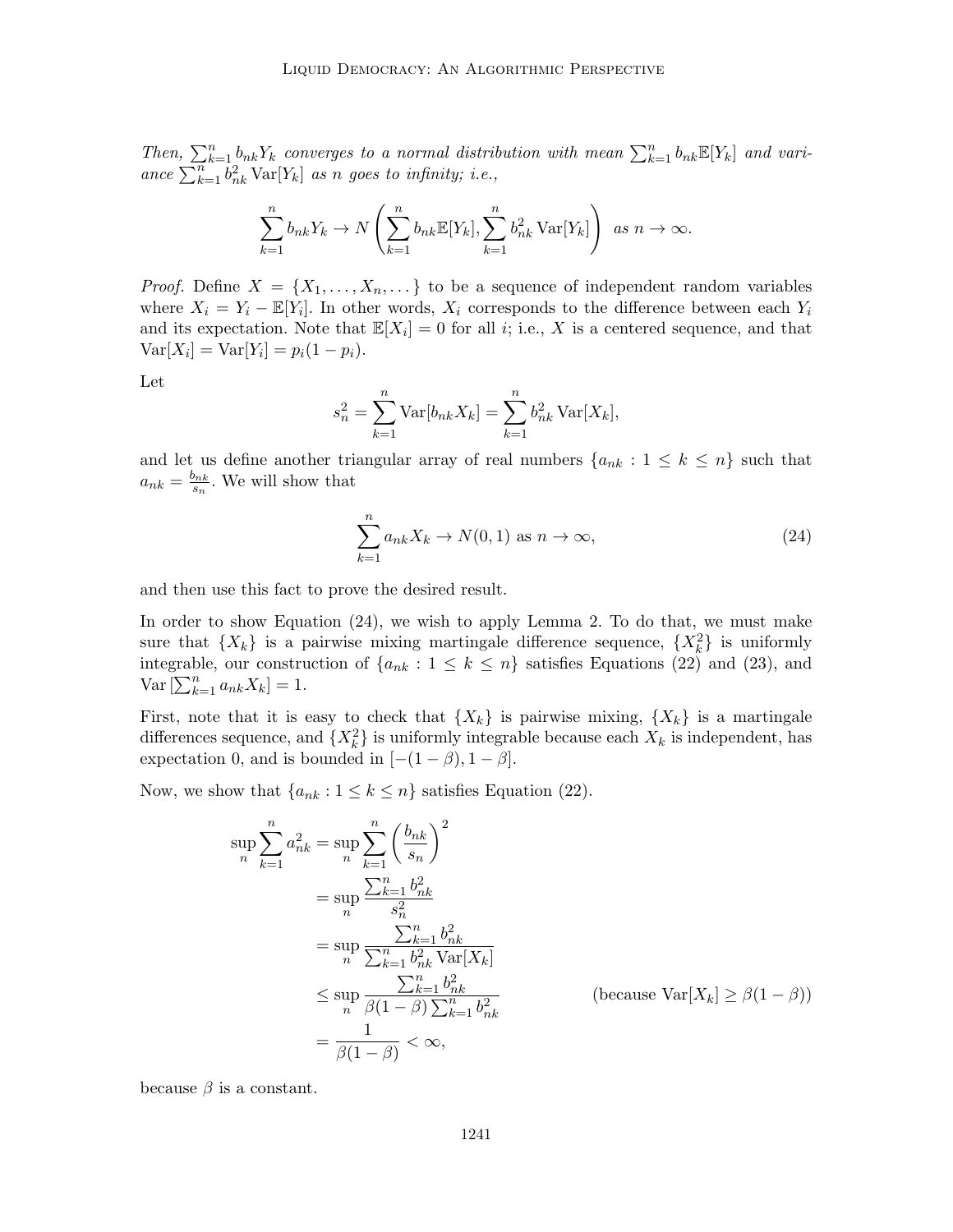Next, we show that  $\{a_{nk} : 1 \leq k \leq n\}$  satisfies Equation (23).

$$
\max_{1 \le k \le n} |a_{nk}| = \max_{1 \le k \le n} \frac{b_{nk}}{s_n}
$$

$$
= \max_{1 \le k \le n} \frac{b_{nk}}{\sqrt{\sum_{k=1}^n b_{nk}^2 \text{Var}[X_k]}}
$$

$$
\le \frac{C(n)}{\sqrt{\beta(1-\beta)\sum_{k=1}^n b_{nk}^2}}.
$$

Applying Cauchy-Schwarz to the  $\sum_{k=1}^{n} b_{nk}^2$  term in the denominator yields

$$
\left(\sum_{k=1}^n 1^2\right)\left(\sum_{k=1}^n b_{nk}^2\right) \ge \left(\sum_{k=1}^n b_{nk}\right)^2 = n^2 \implies \sum_{k=1}^n b_{nk}^2 \ge n.
$$

Therefore,

$$
\frac{C(n)}{\sqrt{\beta(1-\beta)\sum_{k=1}^n b_{nk}^2}} \le \frac{C(n)}{\sqrt{\beta(1-\beta)n}}
$$

$$
= \frac{1}{\sqrt{\beta(1-\beta)}} \cdot \frac{C(n)}{n^{1/2}}.
$$

Because  $\frac{1}{\sqrt{24}}$  $\frac{1}{\beta(1-\beta)}$  is a constant and  $C(n) \in o(n^{1/2})$ , we see that this quantity goes to 0 as n approaches infinity, and therefore  $\max_{1 \leq k \leq n} |a_{nk}| \to 0$  as n approaches infinity.

Lastly, we must check that  $\text{Var}\left[\sum_{k=1}^{n} a_{nk} X_k\right] = 1$ . Indeed, doing out the calculation yields

$$
\operatorname{Var}\left[\sum_{k=1}^{n} a_{nk} X_k\right] = \sum_{k=1}^{n} \operatorname{Var}[a_{nk} X_k]
$$

$$
= \sum_{k=1}^{n} a_{nk}^2 \operatorname{Var}[X_k]
$$

$$
= \sum_{k=1}^{n} \left(\frac{b_{nk}}{s_n}\right)^2 \operatorname{Var}[X_k]
$$

$$
= \frac{\sum_{k=1}^{n} b_{nk}^2 \operatorname{Var}[X_k]}{s_n^2}
$$

$$
= \frac{\sum_{k=1}^{n} b_{nk}^2 \operatorname{Var}[X_k]}{\sum_{k=1}^{n} b_{nk}^2 \operatorname{Var}[X_k]}
$$

$$
= 1,
$$

where the last step is allowed because  $\text{Var}[X_k] \geq \beta(1-\beta)$  for all  $1 \leq k \leq n, 0 \leq b_{nk} \leq C(n)$ for all  $1 \leq k \leq n$ , and  $\sum_{k=1}^{n} b_{nk} = n$ , which means that  $\sum_{k=1}^{n} b_{nk}^2 \text{Var}[X_k] > 0$ .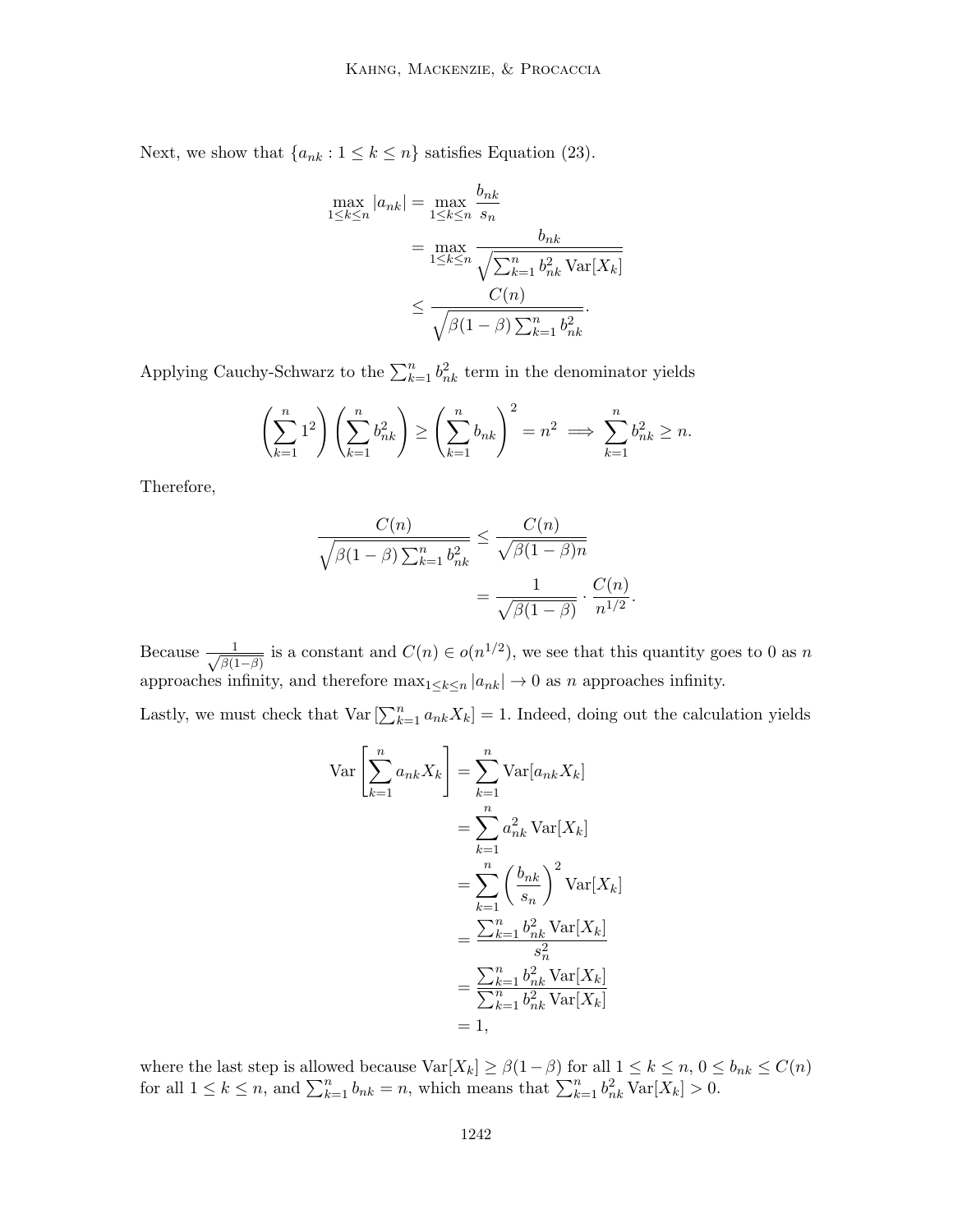Because our construction of  $\{X_k\}$  and  $\{a_{nk} : 1 \leq k \leq n\}$  satisfies the preconditions for Lemma 2, applying Lemma 2 yields

$$
\sum_{k=1}^{n} a_{nk} X_k \to N(0, 1) \text{ as } n \to \infty.
$$

Now, by straightforward scaling and shifting arguments, we see that

$$
\sum_{k=1}^{n} a_{nk} X_k \to N(0, 1) \text{ as } n \to \infty
$$
\n
$$
\iff \frac{1}{s_n} \sum_{k=1}^{n} b_{nk} (Y_k - \mathbb{E}[Y_k]) \to N(0, 1) \text{ as } n \to \infty
$$
\n
$$
\iff \sum_{k=1}^{n} (b_{nk} Y_k - b_{nk} \mathbb{E}[Y_k]) \to N(0, s_n^2) \text{ as } n \to \infty
$$
\n
$$
\iff \sum_{k=1}^{n} b_{nk} Y_k - \sum_{k=1}^{n} b_{nk} \mathbb{E}[Y_k] \to N(0, s_n^2) \text{ as } n \to \infty
$$
\n
$$
\iff \sum_{k=1}^{n} b_{nk} Y_k \to N\left(\sum_{k=1}^{n} b_{nk} \mathbb{E}[Y_k], \sum_{k=1}^{n} b_{nk}^2 \text{Var}[Y_k]\right) \text{ as } n \to \infty,
$$

 $\Box$ 

as desired.

We also require the following simple lemma.

Lemma 4. Given a normally distributed variable  $X \sim \mathcal{N}(\mathbb{E}[X], \text{Var}[X])$  with  $\mathbb{E}[X] \in$  $[\mu_{min}, \mu_{max}]$  and  $\text{Var}[X] \in [\sigma_{min}^2, \sigma_{max}^2]$ , the following is true.

Case 1: if 
$$
\mu_{max} > k
$$
:  
\n
$$
\Pr[X > k] \le \Pr[Y \sim \mathcal{N}(\mu_{max}, \sigma_{min}^2) > k]
$$
\n
$$
\Pr[X > k] \ge \Pr[Y \sim \mathcal{N}(\mu_{min}, \sigma_{max}^2) > k]
$$
\nCase 2: if  $\mu_{max} < k$ :  
\n
$$
\Pr[X > k] \le \Pr[Y \sim \mathcal{N}(\mu_{max}, \sigma_{max}^2) > k]
$$
\n
$$
\Pr[X > k] \ge \Pr[Y \sim \mathcal{N}(\mu_{min}, \sigma_{min}^2) > k]
$$

*Proof.* For both upper bounds, we want to minimize the value of  $\Phi\left(\frac{k-\mathbb{E}[X]}{\sum_{\alpha} |X|}\right)$  $\frac{k-\mathbb{E}[X]}{\text{Var}[X]}$ , where  $\Phi$  is the CDF of the standard normal distribution. Because  $\Phi$  is monotonically increasing, this is equivalent to minimizing the value of  $\frac{k-\mathbb{E}[X]}{\text{Var}[X]}$ . It is clear that  $k - \mu_{max} < k - \mu_{min}$ . Now, if  $k - \mu_{max} < 0$ , then

$$
\frac{k-\mu_{max}}{\sigma_{min}} < \frac{k-\mu_{max}}{\sigma_{max}}.
$$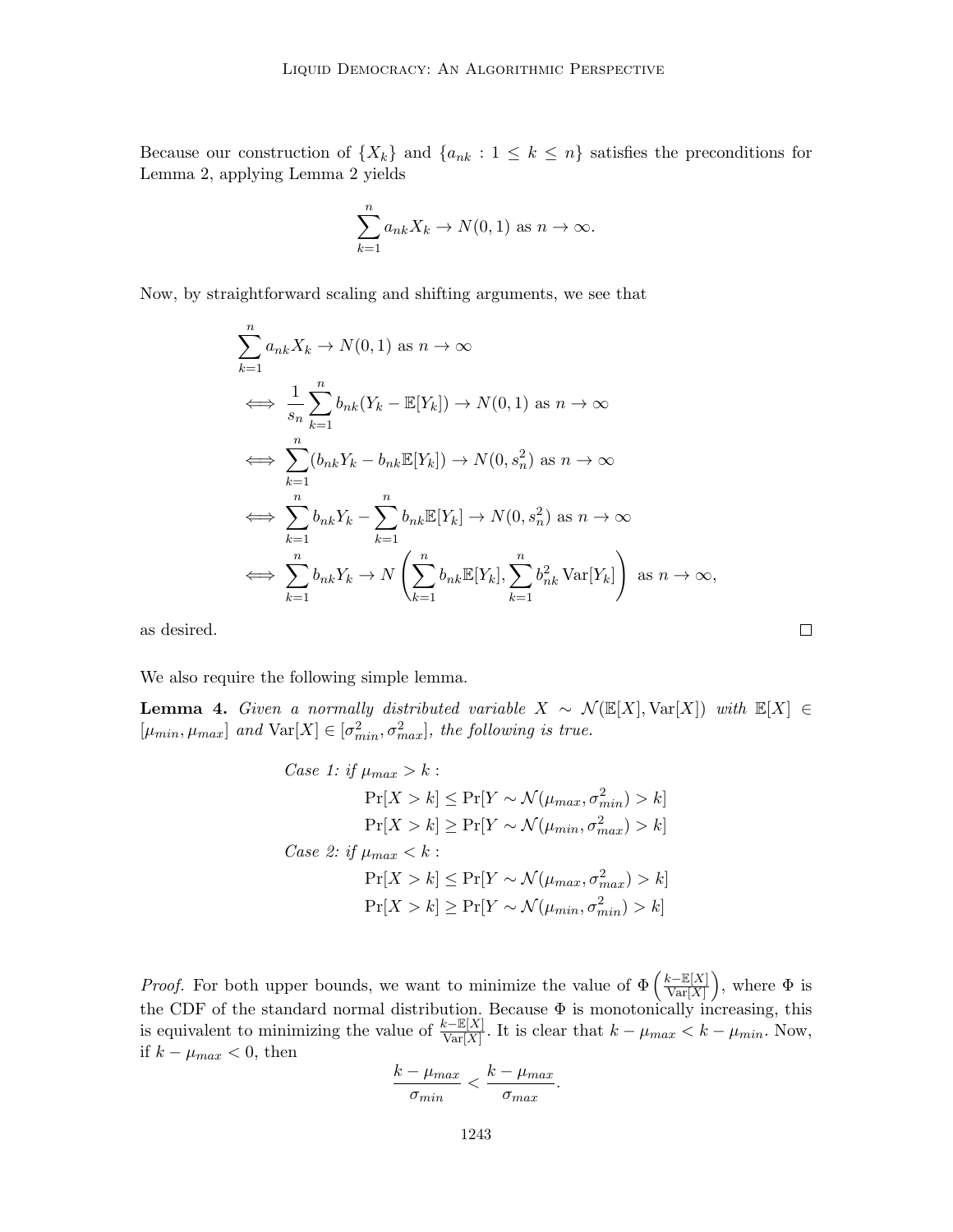However, if  $k - \mu_{max} > 0$ , then

$$
\frac{k-\mu_{max}}{\sigma_{max}} < \frac{k-\mu_{max}}{\sigma_{min}}.
$$

For both lower bounds, we want to maximize the value of  $\Phi\left(\frac{k-\mathbb{E}[X]}{Var[X]} \right)$  $\frac{k-\mathbb{E}[X]}{\text{Var}[X]}$ . Because  $\Phi$  is monotonically increasing, this is equivalent to maximizing the value of  $\frac{k-\mathbb{E}[X]}{\text{Var}[X]}$ . As in the above case, it is clear that  $k - \mu_{min} > k - \mu_{max}$ . Now, if  $k - \mu_{min} < 0$ , then

$$
\frac{k-\mu_{min}}{\sigma_{max}} > \frac{k-\mu_{min}}{\sigma_{min}}.
$$

However, if  $k - \mu_{min} > 0$ , then

$$
\frac{k-\mu_{min}}{\sigma_{min}} > \frac{k-\mu_{min}}{\sigma_{max}}.
$$

 $\Box$ 

Finally, by definition,  $\text{Erf}(\infty) = 1$  and  $\text{Erf}(-\infty) = -1$ , where  $\text{Erf}(\cdot)$  denotes the (Gauss) error function,

$$
Erf(z) = \frac{2}{\sqrt{\pi}} \int_0^z e^{-t^2} dt.
$$

We will use this fact repeatedly throughout the proof of the theorem, which we now turn to.

*Proof of Theorem 2.* Given a total number of voters  $n$ , let us define two random variables,  $X_n^D$  and  $X_n^M$ , where  $X_n^D$  denotes the number of correct votes under the direct voting mechanism  $D$ , and  $X_n^M$  represents the (weighted) number of correct votes under GREEDYCAP. We are interested in comparing  $P_n^D = \Pr[X_n^D > n/2]$  and  $P_n^M = \Pr[X_n^M > n/2]$ .

Let  $V = \{V_1, \ldots, V_n, \ldots\}$  be a sequence of independent Bernoulli random variables in which  $V_i$  represents the vote of voter i; i.e., each  $V_i$  has success probability  $p_i \in [\beta, 1-\beta]$  for  $\beta \in (0, 1/2)$ . Using V, we define a sequence of instances indexed by n, where each instance consists of the first *n* voters in V. Let  $\{b_{ni}^D : 1 \le i \le n\}$  and  $\{b_{ni}^M : 1 \le i \le n\}$  be triangular arrays of nonnegative integers that denote the weight of each voter under direct voting and GREEDYCAP, respectively. Under direct voting,  $b_{ni}^D = 1$  for all  $1 \leq i \leq n$ . Note that, in this case,  $0 \leq b_{ni}^D \leq C(n)$  for all voters *i*, where  $C(n)$  is the maximum amount of weight any voter can accumulate, and  $\sum_{i=1}^{n} b_{ni}^{D} = n$ . Now, in the delegative case, let  $b_{ni}^{M} = w_{ni}$ for all  $1 \leq i \leq n$ , where  $w_{ni} \in \mathbb{Z}_{\geq 0}$  is the total weight accumulated by voter i in instance n (note that voters who choose to delegate have weight zero). Because each voter cannot accumulate weight greater than  $C(n)$ , we have that  $0 \leq w_{ni} \leq C(n)$  for all voters i, and  $\sum_{i=1}^n w_{ni} = n.$ 

Note that, given a population of voters of size  $n_i$ ,  $X_n^D = \sum_{i=1}^n b_{ni}^D V_i = \sum_{i=1}^n V_i$  and  $X_n^M = \sum_{i=1}^n b_{ni}^M V_i = \sum_{i=1}^n w_{ni} V_i$ . Now, because  $X_n^D$  and  $X_n^M$  both satisfy the conditions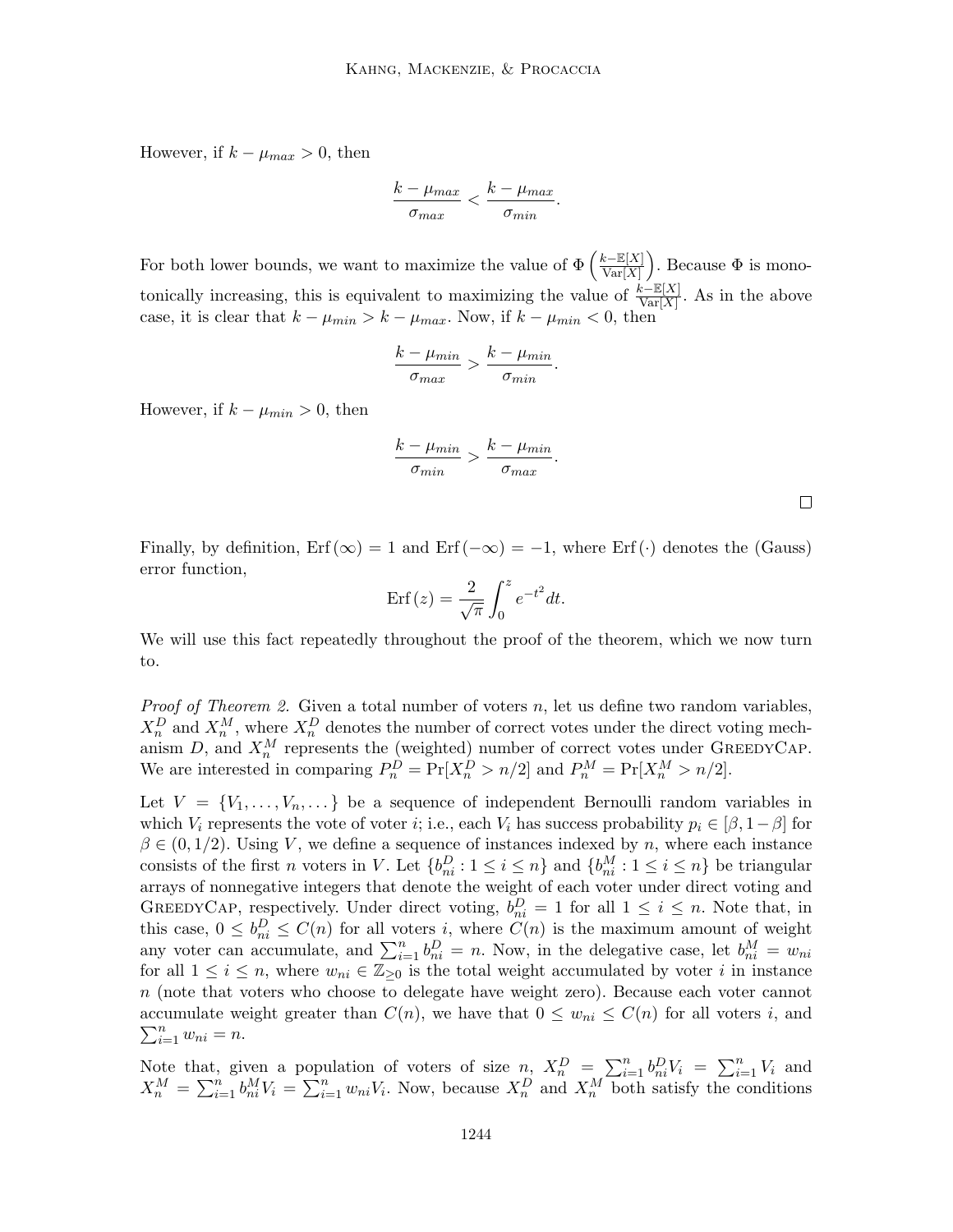under which Lemma 3 holds, we may apply Lemma 3 to establish that  $X_n^D$  and  $X_n^M$  are approximately normally distributed as  $n$  goes to infinity; i.e.,

$$
X_n^D = \sum_{i=1}^n V_i \to N\left(\sum_{i=1}^n \mathbb{E}[V_i], \sum_{i=1}^n \text{Var}[V_i]\right) \text{ as } n \to \infty
$$

and

$$
X_n^M = \sum_{i=1}^n w_{ni} V_i \to N\left(\sum_{i=1}^n w_{ni} \mathbb{E}[V_i], \sum_{i=1}^n w_{ni}^2 \operatorname{Var}[V_i]\right) \text{ as } n \to \infty.
$$

Therefore, we can use the following formulas, which are well-known from normal distributions.

$$
P_n^D \approx \int_{n/2}^n \frac{1}{\sqrt{2\pi \operatorname{Var}[X_n^D]}} \exp\left(\frac{-(x - \mathbb{E}[X_n^D])^2}{2\operatorname{Var}[X_n^D]}\right) dx \tag{25}
$$

$$
P_n^M \approx \int_{n/2}^n \frac{1}{\sqrt{2\pi \operatorname{Var}[X_n^M]}} \exp\left(\frac{-(x - \mathbb{E}[X_n^M])^2}{2\operatorname{Var}[X_n^M]}\right) dx \tag{26}
$$

Indeed, throughout this proof, we will assume that  $P_n^D$  and  $P_n^M$  are exactly equal to these quantities; this is because Lemma 3 says that as  $n$  goes to infinity, this approximation becomes arbitrarily accurate.

Note that, from above, the PG property means that there exists  $\varepsilon$  such that  $P_n^M - P_n^D > \varepsilon$ for at least one graph  $G_n$  on n vertices for all suitably large n. Similarly, the DNH property corresponds to  $P_n^D - P_n^M < \varepsilon$  for all graphs  $G_n$  on n vertices for suitably large n and all values of  $\varepsilon$ . We show that these two properties hold.

For the PG property, we construct a simple family of examples where the property is satisfied. Let the social graph  $G$  be composed of pairs of nodes with one competent voter and one incompetent voter with an edge pointing to the competent voter. The competent voters have competence  $1 - \beta$  and the incompetent voters have competence  $\beta$ . If the voters vote independently, the symmetry between the competent and incompetent voters makes it clear that  $P_n^D = 1/2$ . Under Algorithm 1, the incompetent voters all delegate to the competent voters. We now have  $\frac{n}{2}$  independent voters who each have one vote of weight two and competence  $1 - \beta$ . By the Condorcet Jury Theorem (Grofman et al., 1983), it follows that  $P_n^M$  approaches 1.

In the remainder of the proof, therefore, we focus on establishing the DNH property. We first show that

$$
\text{Var}[X_n^D] \in [\beta(1-\beta)n, n/4].\tag{27}
$$

Indeed,  $X_n^D = \sum_{i=1}^n V_i$ , where  $V_i$  is the Bernoulli random variable representing the vote of voter *i*. In particular,  $V_i \sim \text{Bernoulli}(p_i)$ , where  $p_i \in [\beta, 1 - \beta]$  is the competence level of voter *i*. Because all voters vote independently,  $Var[X_n^D] = \sum_{i=1}^n Var[V_i]$ , and

Var[
$$
V_i
$$
] =  $p_i(1 - p_i) \in [\beta(1 - \beta), (1/2)^2]$ .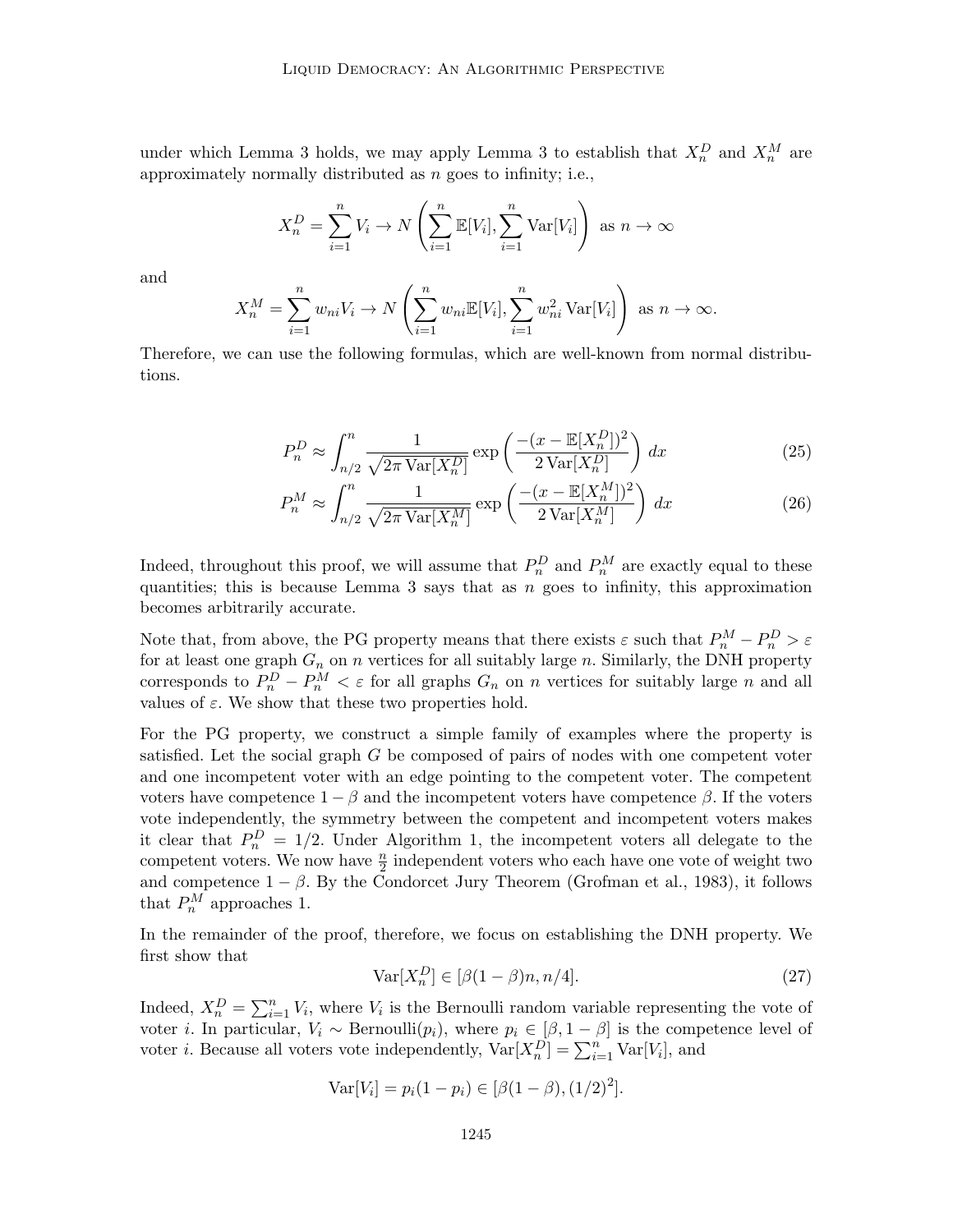This establishes Equation (27).

Now, let us separate the instances into two cases:

- 1.  $\left| \mathbb{E}[X_n^D] \frac{n}{2} \right|$  $\frac{n}{2}$  >  $\frac{n}{\log}$  $\frac{n}{\log n}$ .
- 2.  $\left| \mathbb{E}[X_n^D] \frac{n}{2} \right|$  $\frac{n}{2}$ |  $\leq \frac{n}{\log n}$ .

Case 1. In this case, we can give strong lower bounds on both  $P_n^D$  and  $P_n^M$ .

Subcase 1:  $\mathbb{E}[X_n^D] < n/2 - n/\log n$ . By Equation (27),  $\text{Var}[X_n^D] \le n/4 < n$ . Because  $\mathbb{E}[X_n^D] < n/2$ , by Lemma 4 we have

$$
P_n^D < \int_{\frac{n}{2}}^n \frac{1}{\sqrt{2\pi n}} e^{\frac{-\left(x - \frac{n}{2} + \frac{n}{\log n}\right)^2}{2n}} \, dx. \tag{28}
$$

This is equivalent to

$$
P_n^D < \frac{1}{2} \left( \text{Erf} \left( \frac{\sqrt{n} (2 + \log n)}{2\sqrt{2} \log n} \right) - \text{Erf} \left( \frac{\sqrt{n}}{\sqrt{2} \log n} \right) \right).
$$

As n approaches infinity, both arguments go to infinity, and therefore (as Erf ( $\infty$ ) = 1)  $P_n^D$ approaches 0. This means that, no matter the value of  $P_n^M$ , DNH is satisfied.

Subcase 2:  $\mathbb{E}[X_n^D] > n/2 + n/\log n$ . We now examine the maximum possible value of  $\text{Var}[X_n^M] = \sum_{i=1}^n w_{ni}^2 \text{Var}[V_i],$  where  $w_{ni}$  is the total weight accumulated by voter i and, again,  $V_i$  is the Bernoulli random variable representing the vote of voter *i*. Additionally,  $\text{Var}[V_i] \in [\beta(1-\beta), 1/4]$ , and applying this yields

$$
\text{Var}[X_n^M] \le \frac{1}{4} \cdot \sum_{i=1}^n w_{ni}^2.
$$

Because each voter can accumulate at most weight  $C(n)$ , by the convexity of  $x^2$ , we can see that this is maximized when the maximum number of voters have weight exactly  $C(n)$ . Therefore, we have

$$
\text{Var}[X_n^M] \le \frac{1}{4} \cdot \sum_{i=1}^{\lceil n/C(n) \rceil} C(n)^2 < nC(n).
$$

Because  $\mathbb{E}[X_n^D] > n/2$ , by Lemma 4 we have

$$
P_n^M > \int_{\frac{n}{2}}^n \frac{1}{\sqrt{2\pi nC(n)}} e^{-\frac{\left(x - \frac{n}{2} + \frac{n}{\log n}\right)^2}{2nC(n)}} dx.
$$
 (29)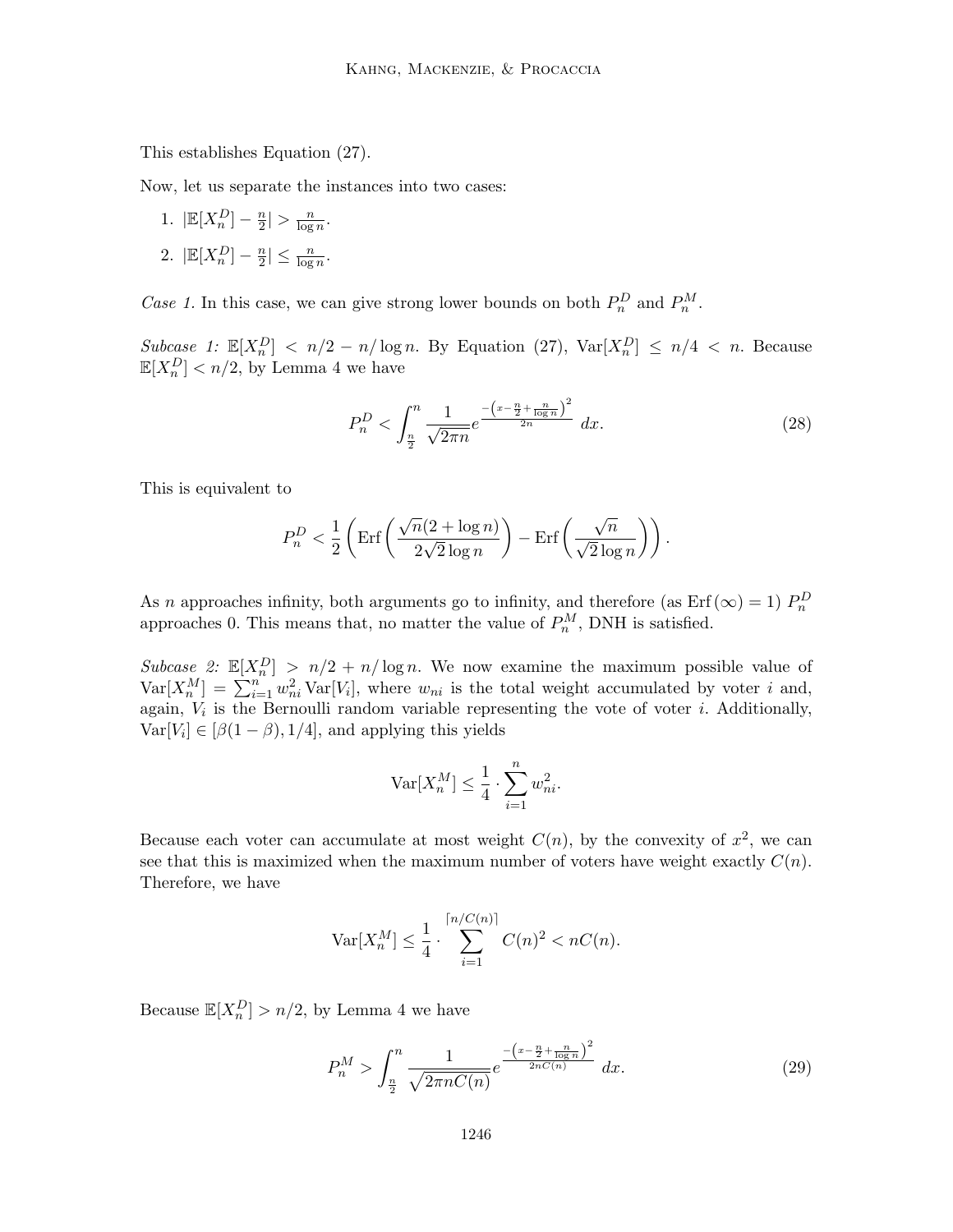This simplifies to

$$
P_n^M > \frac{1}{2} \left( \text{Erf} \left( \frac{\sqrt{n}(\log n - 2)}{2\sqrt{2C(n)}\log n} \right) + \text{Erf} \left( \frac{\sqrt{n}}{\sqrt{2C(n)}\log n} \right) \right).
$$

As *n* approaches infinity, both arguments go to infinity, and  $P_n^M$  approaches 1. Therefore, no matter what the value of  $P_n^D$ , DNH is satisfied.

Case 2. In this case, we split the argument into two further subcases:

- 1. The number of voters who delegate is greater than  $n/g(n)$ , where  $g(n)$  is  $o(\log n)$  and  $\omega(C(n)^2)$ .
- 2. The number of voters who delegate is less than or equal to  $n/g(n)$ .

Subcase 1: Due to delegation, we have  $\mathbb{E}[X_n^M] - \mathbb{E}[X_n^D] \geq n\alpha/g(n)$ . We can now bound the mean by

$$
\mathbb{E}[X_n^M] \ge \frac{n}{2} - \frac{n}{\log n} + \frac{n\alpha}{g(n)}.
$$

Therefore, because  $g(n) = o(\log n)$ ,  $\mathbb{E}[X_n^M] > n/2$  as n increases. As before, we also know that  $\text{Var}[X_n^M]$  is bounded from above by  $nC(n)$ , and therefore, by Lemma 4,

$$
P_n^M \ge \int_{\frac{n}{2}}^n \frac{1}{\sqrt{2\pi nC(n)}} e^{-\frac{\left(x - \frac{n}{2} + \frac{n}{\log n} - \frac{n\alpha}{g(n)}\right)^2}{2nC(n)}} dx.
$$
 (30)

We would like to show that this integral goes to 1 as  $n$  goes to infinity.

This is equivalent to

$$
\frac{1}{2}\left(\text{Erf}\left(\frac{\frac{n}{2}-\frac{n\alpha}{g(n)}+\frac{n}{\log n}}{\sqrt{2nC(n)}}\right)-\text{Erf}\left(\frac{\sqrt{n}\left(-\frac{\alpha}{g(n)}+\frac{1}{\log n}\right)}{\sqrt{2C(n)}}\right)\right).
$$

Note that as  $n$  goes to infinity, the first argument goes to infinity and the second argument goes to negative infinity when  $g(n) = o(\log n)$ . Therefore,  $P_n^M$  goes to 1, satisfying DNH.

Subcase 2: In this case, most voters remain independent. We will argue that although the delegation does impact the variance, this impact will get arbitrarily small as  $n$  grows larger, implying that the loss will get arbitrarily small.

Let us index the voters according to what happens in the delegation scheme. Let the first  $n_1$  indexed voters represent those who remain independent and do not get delegated a vote. Let the next  $n_2$  indexed voters be those who got delegated at least one vote. Finally, the last  $n - n_1 - n_2$  indexed voters are those who delegated their vote to another voter. Based on our assumption above, we know that  $\lim_{n\to\infty} \frac{n_1}{n} = 1$ ; most voters remain independent and unaffected by the delegation scheme.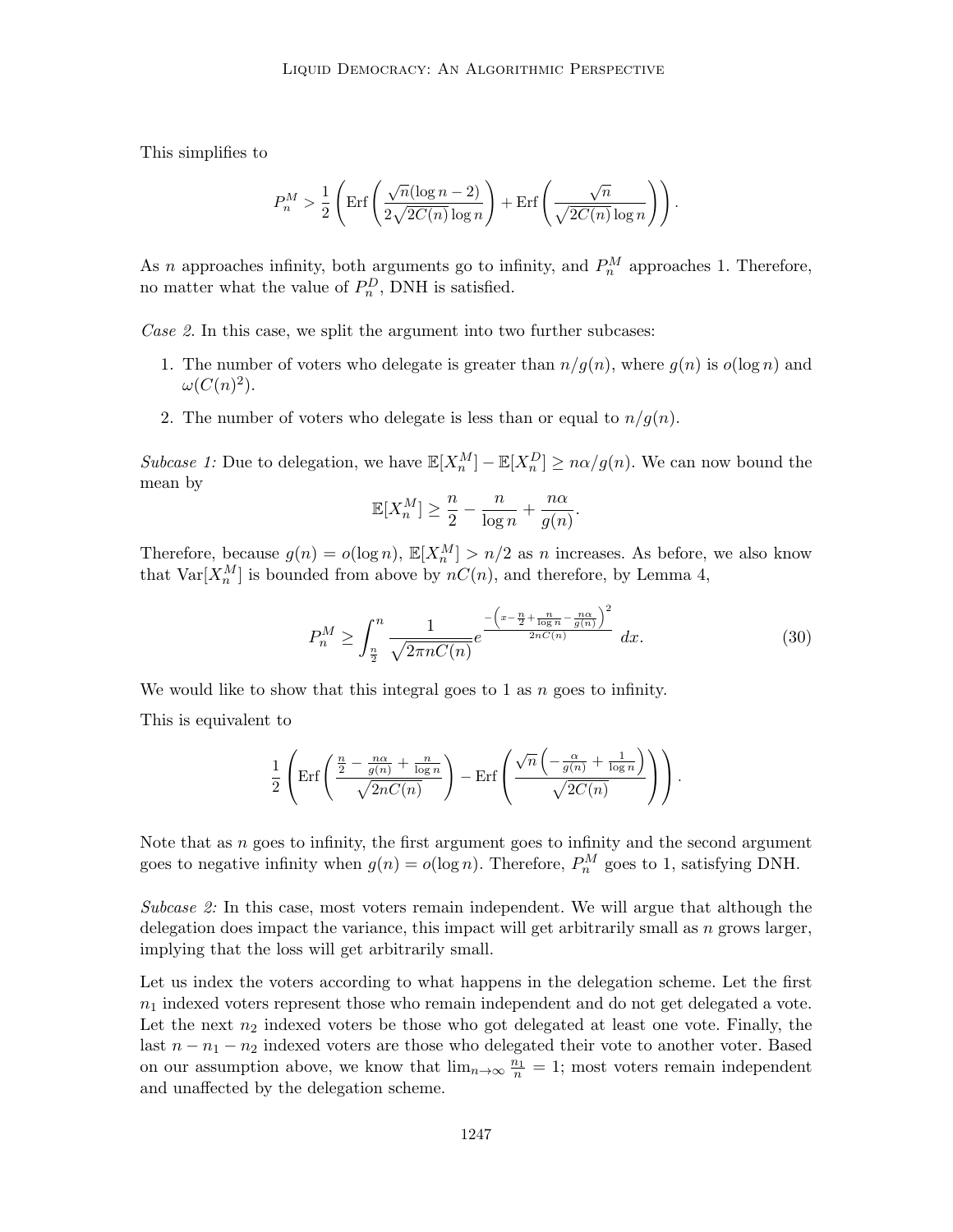Additionally, note that the mean will be slightly different in the two schemes, but this is to our advantage because the mean will improve in the delegation scheme due to "uphill" delegation.

Therefore, given

$$
P_n^D = \int_{\frac{n}{2}}^n \frac{1}{\sqrt{2\pi \operatorname{Var}[X_n^D]}} e^{\frac{-\left(x - \mathbb{E}[X_n^D]\right)^2}{2\operatorname{Var}[X_n^D]}} dx
$$

and

$$
P_n^M = \int_{\frac{n}{2}}^n \frac{1}{\sqrt{2\pi \operatorname{Var}[X_n^M]}} e^{\frac{-\left(x - \mathbb{E}[X_n^M]\right)^2}{2\operatorname{Var}[X_n^M]}} dx,
$$

because  $\mathbb{E}[X_n^M] \geq \mathbb{E}[X_n^D]$ , we can say that

$$
P_n^M \geq \int_{\frac{n}{2}}^n \frac{1}{\sqrt{2\pi \operatorname{Var}[X_n^M]}} e^{\frac{-\left(x - \mathbb{E}[X_n^D]\right)^2}{2\operatorname{Var}[X_n^M]}} dx.
$$

Now, we have to relate  $\text{Var}[X_n^M]$  and  $\text{Var}[X_n^D]$ . Ideally, we want to show that they are multiplicatively close to each other.

We can decompose the variance of  $X_n^D$ .

$$
Var[X_n^D] = \sum_{i=1}^{n_1} p_i (1 - p_i) + \sum_{i=n_1+1}^{n} p_i (1 - p_i).
$$

Likewise, we can decompose the variance of  $X_n^M$ .

$$
\operatorname{Var}[X_n^M] = \sum_{i=1}^{n_1} p_i (1 - p_i) + \sum_{i=n_1+1}^{n_1+n_2} w_{ni}^2 p_i (1 - p_i) + \sum_{i=n_1+n_2+1}^{n} 0.
$$

Therefore, we have

$$
\operatorname{Var}[X_n^M] - \operatorname{Var}[X_n^D] = \sum_{i=n_1+1}^{n_1+n_2} (w_{ni}^2 - 1)p_i(1 - p_i)
$$

$$
- \sum_{i=n_1+n_2+1}^{n} p_i(1 - p_i)
$$

$$
\leq \sum_{i=n_1+1}^{n_1+n_2} (w_{ni}^2 - 1)p_i(1 - p_i)
$$

$$
\leq \frac{n_2}{4} (\max w_{ni}^2 - 1)
$$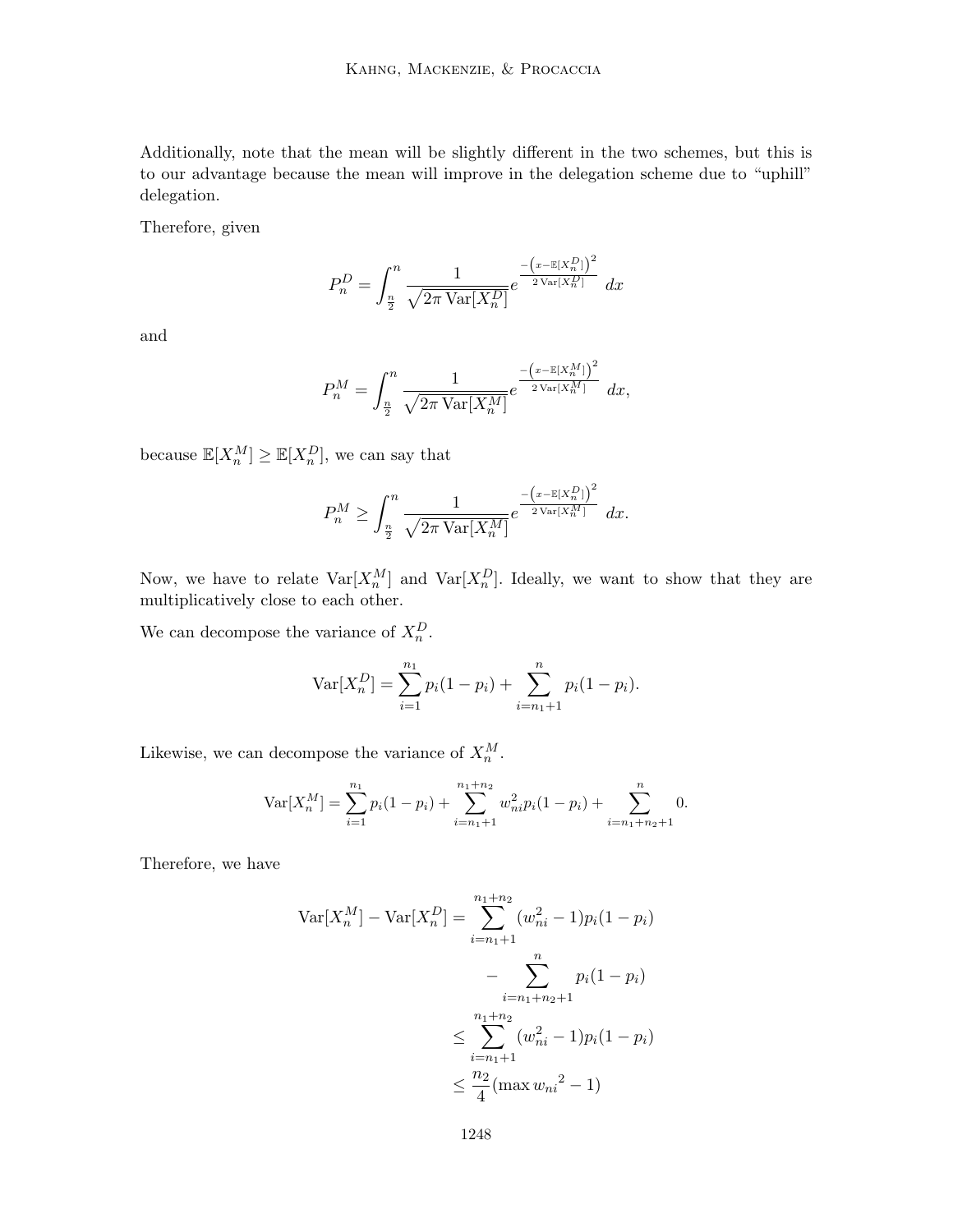$$
\leq \frac{1}{4} \cdot \frac{n}{g(n)}(C(n)^2 - 1),
$$

where the last inequality holds because  $w_{ni} \leq C(n)$ , and  $n_2$ , the number of voters who are delegated to, is at most the number of voters who delegate, which is at most  $n/g(n)$  by assumption.

This means that

$$
\text{Var}[X_n^M] \le \text{Var}[X_n^D] + \frac{1}{4} \cdot \frac{n}{g(n)}(C(n)^2 - 1)
$$

and therefore

$$
\frac{\text{Var}[X_n^M]}{\text{Var}[X_n^D]} \le \frac{\text{Var}[X_n^D] + \frac{1}{4} \cdot \frac{n}{g(n)}(C(n)^2 - 1)}{\text{Var}[X_n^D]}
$$

$$
= 1 + \frac{\frac{n}{g(n)}(C(n)^2 - 1)}{4\text{Var}[X_n^D]}.
$$

Now, note that by Equation (27),

$$
\text{Var}[X_n^D] \ge n\beta(1-\beta)
$$

and therefore

$$
\operatorname{Var}[X_n^M] \le \operatorname{Var}[X_n^D] \left( 1 + \frac{\frac{n}{g(n)}(C(n)^2 - 1)}{4n\beta(1 - \beta)} \right)
$$

$$
= \operatorname{Var}[X_n^D] \left( 1 + \frac{1}{g(n)} \cdot \frac{C(n)^2 - 1}{4\beta(1 - \beta)} \right)
$$

.

Let

$$
\eta = \frac{1}{g(n)} \cdot \frac{C(n)^2 - 1}{4\beta(1 - \beta)}
$$

and note that as n goes to infinity,  $\eta$  goes to 0 because we chose  $g(n)$  to grow asymptotically more quickly than  $C(n)^2$ .

Therefore, revisiting the original integrals, we have

$$
P_n^D = \int_{\frac{n}{2}}^n \frac{1}{\sqrt{2\pi \operatorname{Var}[X_n^D]}} e^{\frac{-\left(x - \mathbb{E}[X_n^D]\right)^2}{2\operatorname{Var}[X_n^D]}} dx
$$

and

$$
P_n^M \ge \int_{\frac{n}{2}}^n \frac{1}{\sqrt{2\pi \operatorname{Var}[X_n^D](1+\eta)}} e^{\frac{-\left(x - \mathbb{E}[X_n^D]\right)^2}{2\operatorname{Var}[X_n^D](1+\eta)}} dx.
$$

Simplifying the above yields

$$
P_n^D = \frac{1}{2} \left( \text{Erf} \left( \frac{n - \mathbb{E}[X_n^D]}{\sqrt{2 \text{Var}[X_n^D]}} \right) - \text{Erf} \left( \frac{n - 2 \mathbb{E}[X_n^D]}{2 \sqrt{2 \text{Var}[X_n^D]}} \right) \right)
$$
(31)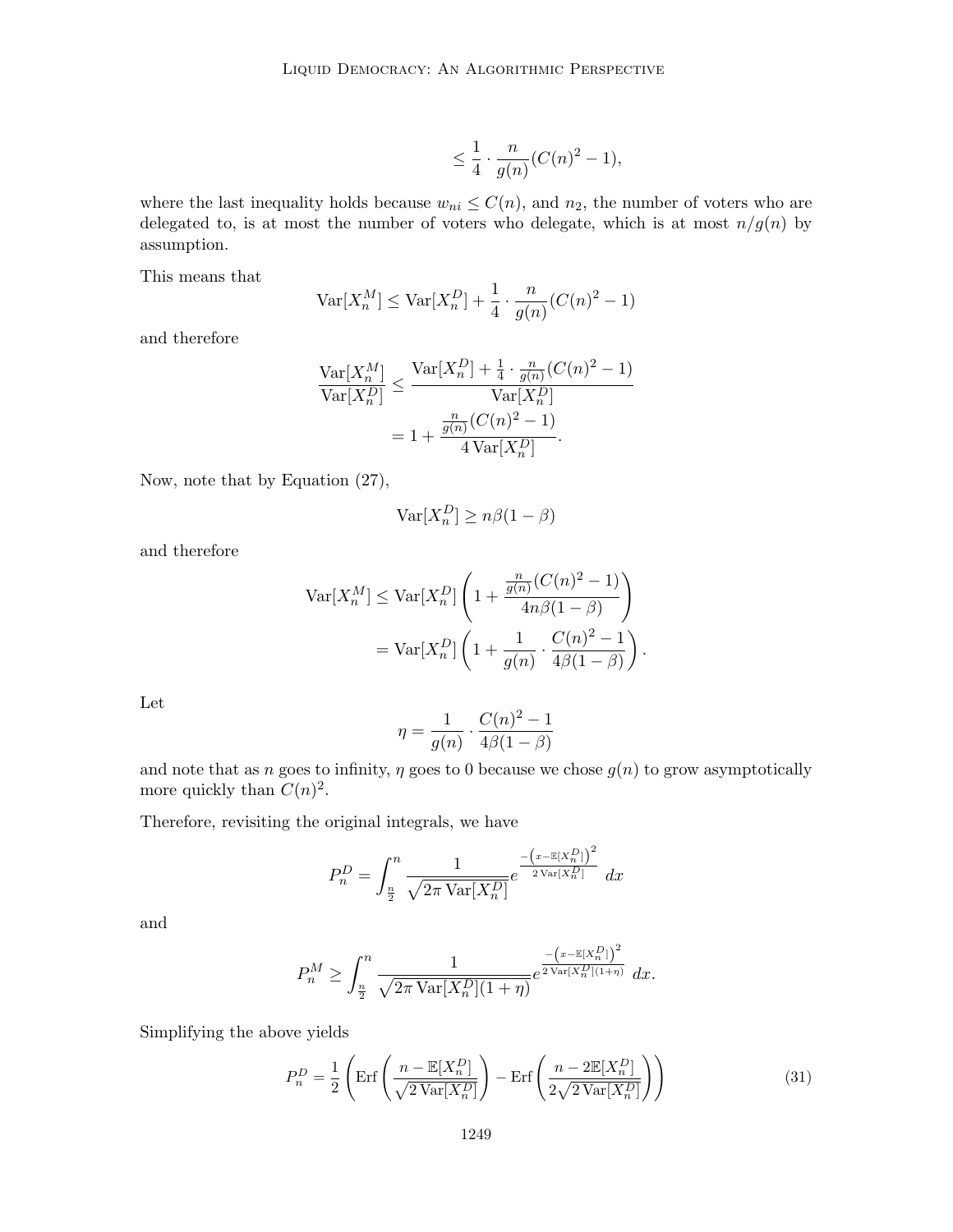and

$$
P_n^M \ge \frac{1}{2} \left( \text{Erf} \left( \frac{n - \mathbb{E}[X_n^D]}{\sqrt{2 \text{Var}[X_n^D](1 + \eta)}} \right) - \text{Erf} \left( \frac{n - 2 \mathbb{E}[X_n^D]}{2 \sqrt{2 \text{Var}[X_n^D](1 + \eta)}} \right) \right)
$$
(32)

Furthermore, again by Equation (27), we know that  $\text{Var}[X_n^D] \in [\beta(1-\beta)n, n/4]$  and therefore Furthermore, again by Equation (21), we know that  $\text{var}[X_n] \in [\rho(1-\rho)n, n/4]$  and therefore  $\sqrt{\text{Var}[X_n^D]} = \sqrt{cn}$ , where  $c \in [\beta(1-\beta), 1/4]$ . From this, note that as n goes to infinity, the argument to the first error function in each expression goes to infinity.

Let

$$
h_1(n) = \frac{n - 2\mathbb{E}[X_n^D]}{2\sqrt{2\text{Var}[X_n^D]}}
$$
\n(33)

be the argument to the second error function in (31), and let

$$
h_2(n) = \frac{n - 2\mathbb{E}[X_n^D]}{2\sqrt{2\text{Var}[X_n^D](1+\eta)}}
$$
(34)

be the argument to the second error function in  $(32)$ . As n goes to infinity, note that the argument in (33) must go to one of four states: infinity, negative infinity, zero, or a constant. In the case that it goes to infinity, negative infinity, or zero, the presence of the extra  $\frac{1}{\sqrt{1}}$  $\overline{1+\eta}$ term in (34) does nothing to change the sign of the arguments, and therefore they each converge to the same state (infinity, negative infinity, or zero) as  $n$  approaches infinity. When the argument in (33) goes to a constant, note that as n goes to infinity,  $\eta$  goes to 0, and therefore the two converge once again.

We conclude that (an upper bound on) the difference between  $P_n^D$  and  $P_n^M$  converges to 0, and hence DNH is satisfied.  $\Box$ 

#### 6. Discussion

We wrap up with a discussion of two central issues.

How realistic is the model? We revisit an important point, which has already come up several times, including in Section 1. Our assumption that voters only delegate their votes to more competent voters is clearly restrictive. But we feel it allows us, in a sense, to distill the essence of liquid democracy (e.g., by avoiding complications that have to do with delegation cycles) and focus on central issues such as vote correlation. Moreover, as noted earlier, our negative result — Theorem  $1$  — is especially powerful in this model, that is, it holds *despite* the foregoing assumption. And the positive result — Theorem  $2$  — should (informally speaking) still hold in a relaxed model where voters may delegate their votes to less competent voters, as long as the average competence level increases by a constant due to delegation. We view this as a realistic assumption.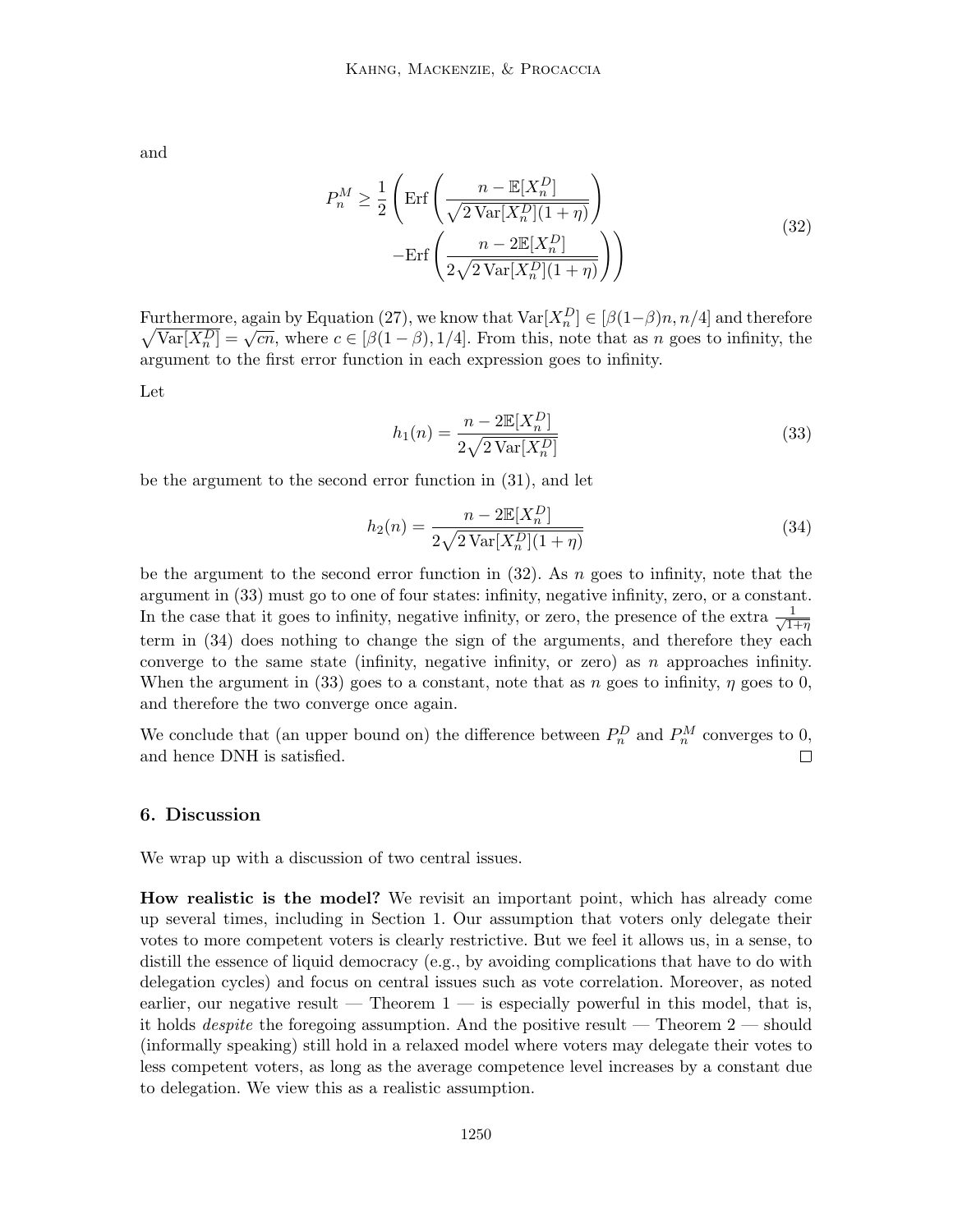Beyond binary issues. In our model, there are only two alternatives, one correct and one incorrect. While this setting is of practical importance, it is natural to ask whether our results extend to the case of three or more alternatives. However, there are several obstacles.

First, a representation of the ground truth, and of voters' perceptions thereof, is required. A popular option is the *Mallows Model* (Mallows, 1957), where the ground truth is a ranking of the alternatives, and the probability that a voter cast a given ranking as her vote decreases exponentially with its "distance" from the ground truth, in a way that depends on a (competence) parameter  $\phi_i$ . This model coincides with ours (using a suitable transformation between  $\phi_i$  and  $p_i$ ) when the number of alternatives is 2.

Second, we have assumed that votes are aggregated using the majority rule, which is the only reasonable voting rule when there are two alternatives. By contrast, when choosing among three or more alternatives, there are many voting rules one can use.

To conclude, any attempt to extend our model and results beyond the case of two alternatives would have to address not only technical challenges, but also conceptual ones.

#### Acknowledgments

A preliminary version of this paper (Kahng et al., 2018) appeared in the proceedings of AAAI'18. This work was partially supported by NSF grants IIS-1350598, IIS-1714140, CCF-1525932, and CCF-1733556; by ONR grants N00014-16-1-3075 and N00014-17-1-2428; and by a Sloan Research Fellowship.

## References

- Abramowitz, B., & Mattei, N. (2018). Flexible representative democracy: An introduction with binary issues.  $arXiv:1811.02921$ .
- Alger, D. (2006). Voting by proxy. *Public Choice*,  $126(1-2)$ ,  $1-26$ .
- Bloembergen, D., Grossi, D., & Lackner, M. (2019). On rational delegations in liquid democracy. In Proceedings of the 33rd AAAI Conference on Artificial Intelligence  $(AAAI)$ , pp. 1796–1803.
- Brandt, F., Conitzer, V., Endriss, U., Lang, J., & Procaccia, A. D. (Eds.). (2016). Handbook of Computational Social Choice. Cambridge University Press.
- Brill, M., & Talmon, N. (2018). Pairwise liquid democracy. In Proceedings of the 27th International Joint Conference on Artificial Intelligence (IJCAI), pp. 137–143.
- Caragiannis, I., & Micha, E. (2019). A contribution to the critique of liquid democracy. In Proceedings of the 28th International Joint Conference on Artificial Intelligence  $(IJCAI),$  pp. 116–122.